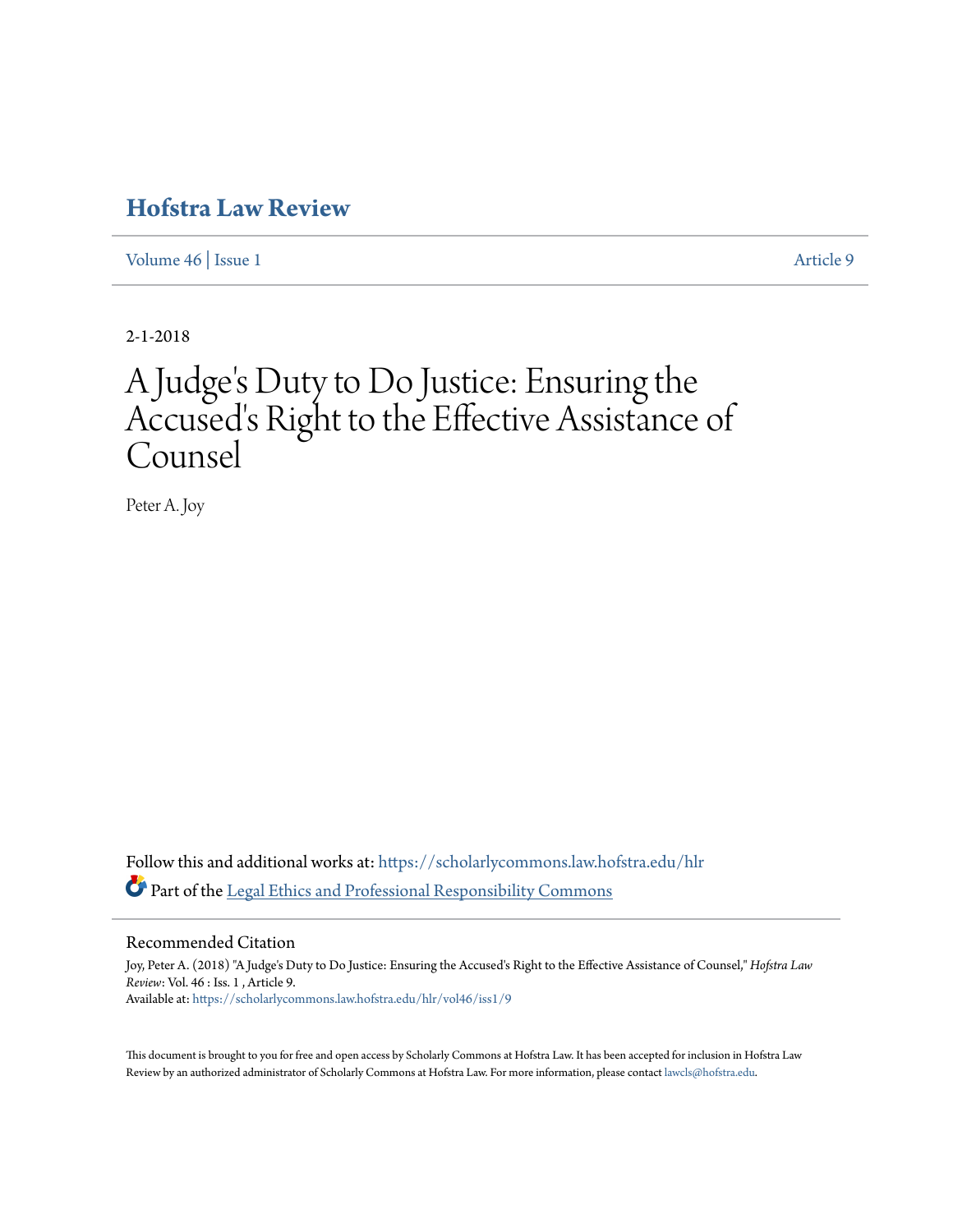## A JUDGE'S DUTY TO DO JUSTICE: ENSURING THE ACCUSED'S RIGHT TO THE EFFECTIVE ASSISTANCE OF COUNSEL

## *Peter A. Joy*\*

## I. INTRODUCTION

Every judge takes an oath, similar to the oath federal judges take, to "administer justice" and to "do equal right to the poor and to the rich."<sup>1</sup> In addition, the American Bar Association ("ABA") Model Code of Judicial Conduct, which states have adopted,<sup>2</sup> requires a judge to "accord to every person who has a legal interest in a proceeding . . . the right to be heard according to law."<sup>3</sup> While a judge's oath and the Code of Judicial Conduct provide some general guidance about a judge's duty to do justice, the ABA Criminal Justice Standards Regarding Special Functions of the Trial Judge provide more specific guidance about what it means to "administer justice" by stating "[t]he trial judge has the

1

 <sup>\*</sup> Henry Hitchcock Professor of Law, Washington University in St. Louis School of Law. For very helpful comments and suggestions to an early draft of this Article, I thank the participants at the 2017 Criminal Justice Ethics Schmooze primarily hosted by New York Law School: Sanjay Chhablani, Andrew Davies, Bennett Gershman, Cynthia Godsoe, Bruce Green, Carissa Hessick, Jennifer Laurin, Tamara Lave, Samuel Levine, Janet Moore, Anna Offit, Lauren Ouziel, Anna Roberts, Jenny Roberts, Rebecca Roiphe, Maybell Romero, Jessica Roth, and Ellen Yaroshefsky. I also thank Katy Mason, Washington University Law, 2017, for her valuable research.

<sup>1.</sup> The oath for justices and judges in the federal court system states: "I, \_\_\_ \_\_, do solemnly swear (or affirm) that I will administer justice without respect to persons, and do equal right to the poor and to the rich, and that I will faithfully and impartially discharge and perform all the duties incumbent upon me as \_\_\_ under the Constitution and laws of the United States. So help me God." 28 U.S.C. § 453 (2012). "Each state has a similar oath." Mary Sue Backus, *The Adversary System Is Dead; Long Live the Adversary System: The Trial Judge as the Great Equalizer in Criminal Trials*, 2008 MICH. ST. L. REV. 945, 967 & n.122 (commenting on the federal oath and citing to several state oaths).

<sup>2.</sup> As of August 22, 2016, thirty-five states have adopted amendments to their codes of judicial ethics based on the 2007 ABA Code of Judicial Conduct. *See Chronological List of States Adopting Amendments Based upon the 2007 ABA Model Code of Judicial Conduct*, A.B.A., https://www.americanbar.org/content/dam/aba/administrative/professional\_responsibility/chronolog ical status judicial code.authcheckdam.pdf (last updated Aug. 22, 2016).

<sup>3.</sup> MODEL CODE OF JUDICIAL CONDUCT r. 2.6 (AM. BAR ASS'N 2007).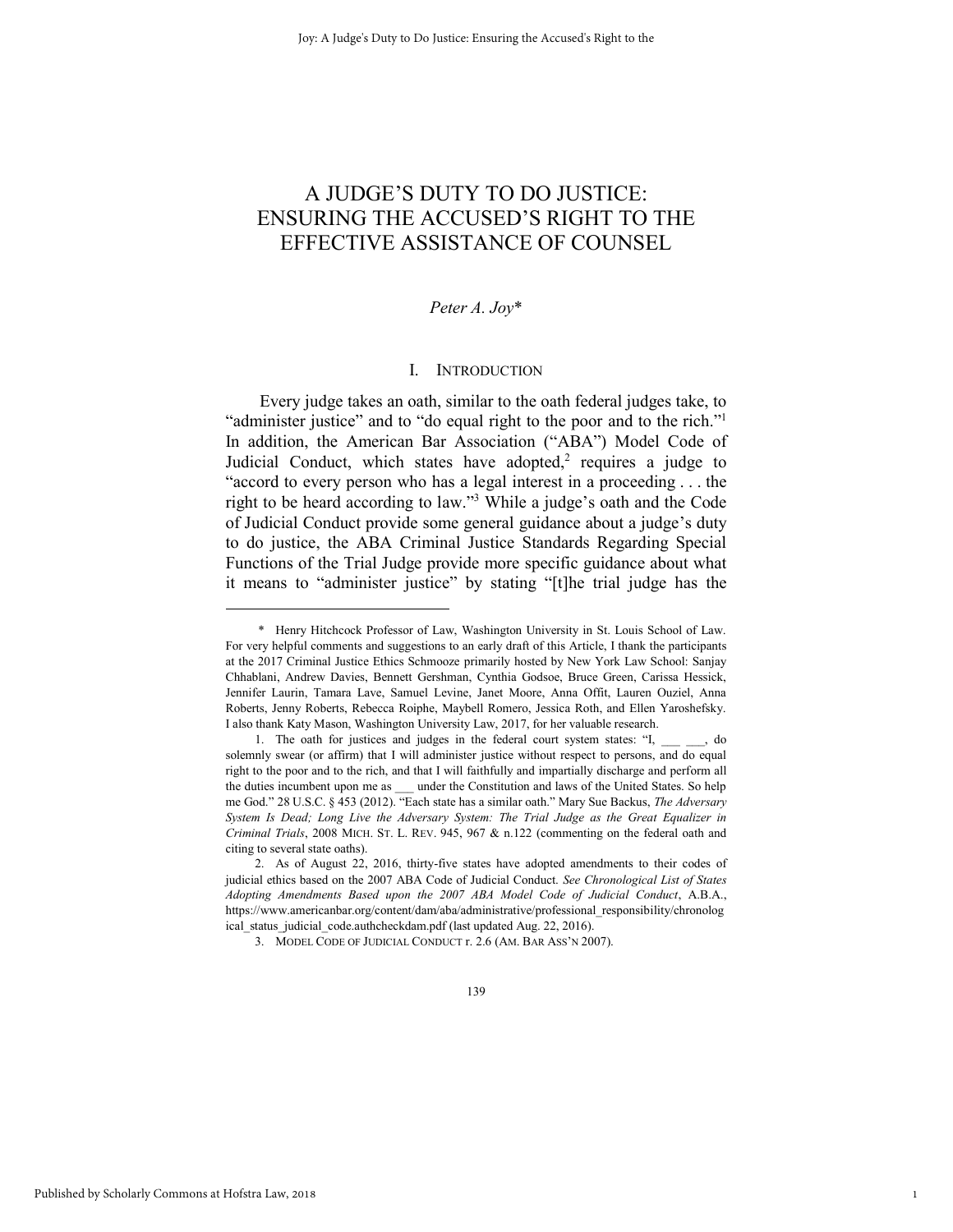responsibility for safeguarding both the rights of the accused and the interests of the public in the administration of criminal justice."<sup>4</sup> The ABA Criminal Justice Standards further explain this duty: "The adversary nature of the proceedings does not relieve the trial judge of the obligation of raising on his or her initiative, at all appropriate times and in an appropriate manner, matters which may significantly promote a just determination of the trial."<sup>5</sup>

When a judge's oath to administer justice is read together with a judge's ethical obligations and ABA Criminal Justice Standards' guidance concerning the responsibility of a trial judge to safeguard the rights of the accused, these admonitions inform every trial judge that she has an affirmative obligation to see that justice is done. A trial judge "does not serve his purpose or function by being merely an umpire, a referee, a symbol, or an ornament." 6 Rather, "legal discretion has been vested in the trial judge to do or cause to be done . . . all things reasonably necessary as the particular cause requires to promote the ends of justice."<sup>7</sup>

In criminal cases, a judge's duty to do justice must include ensuring that the accused has a meaningful Sixth Amendment right to the effective assistance of counsel,<sup>8</sup> because effective legal representation is essential to a fair trial.<sup>9</sup> As the Supreme Court has stated: "Without counsel, the right to a trial itself would be 'of little avail,'" <sup>10</sup> and "the right to counsel is the right to the effective assistance of counsel."<sup>11</sup>

If both substantive and procedural justice are the objectives of our criminal justice system, a judge who fails to ensure effective assistance of counsel is actually a negative actor working against the interests of justice and the rights of the accused.<sup>12</sup> Judge William W. Schwarzer, at

<sup>4.</sup> STANDARDS FOR CRIMINAL JUSTICE: SPECIAL FUNCTIONS OF THE TRIAL JUDGE Standard 6-1.1(a) (AM. BAR ASS'N 2000).

<sup>5.</sup> *Id.*

<sup>6.</sup> Alfred Gitelson & Bruce L. Gitelson, *A Trial Judge's Credo Must Include His Affirmative Duty to Be an Instrumentality of Justice*, 7 SANTA CLARA L. REV. 7, 8 (1966). Lara Bazelon has argued that this duty to do justice includes using shaming sanctions against prosecutors during oral arguments in wrongful conviction cases to correct miscarriages of justice. Lara Bazelon, *For Shame: The Public Humiliation of Prosecutors by Judges to Correct Wrongful Convictions*, 29 GEO. J. LEGAL ETHICS 305, 351-52 (2016).

<sup>7.</sup> Gitelson & Gitelson, *supra* note 6, at 9.

<sup>8.</sup> *See* U.S. CONST. amend. VI.

<sup>9.</sup> The U.S. Supreme Court recognized that "in our adversary system of criminal justice, any person haled into court, who is too poor to hire a lawyer, cannot be assured a fair trial unless counsel is provided for him." Gideon v. Wainwright, 372 U.S. 335, 344 (1963).

<sup>10.</sup> United States v. Cronic, 466 U.S. 648, 653 (1984) (quoting Powell v. Alabama, 287 U.S. 45, 69 (1932)).

<sup>11.</sup> McMann v. Richardson, 397 U.S. 759, 771 n.14 (1970).

<sup>12.</sup> "The objective and sole justification of our law and courts being justice, a trial judge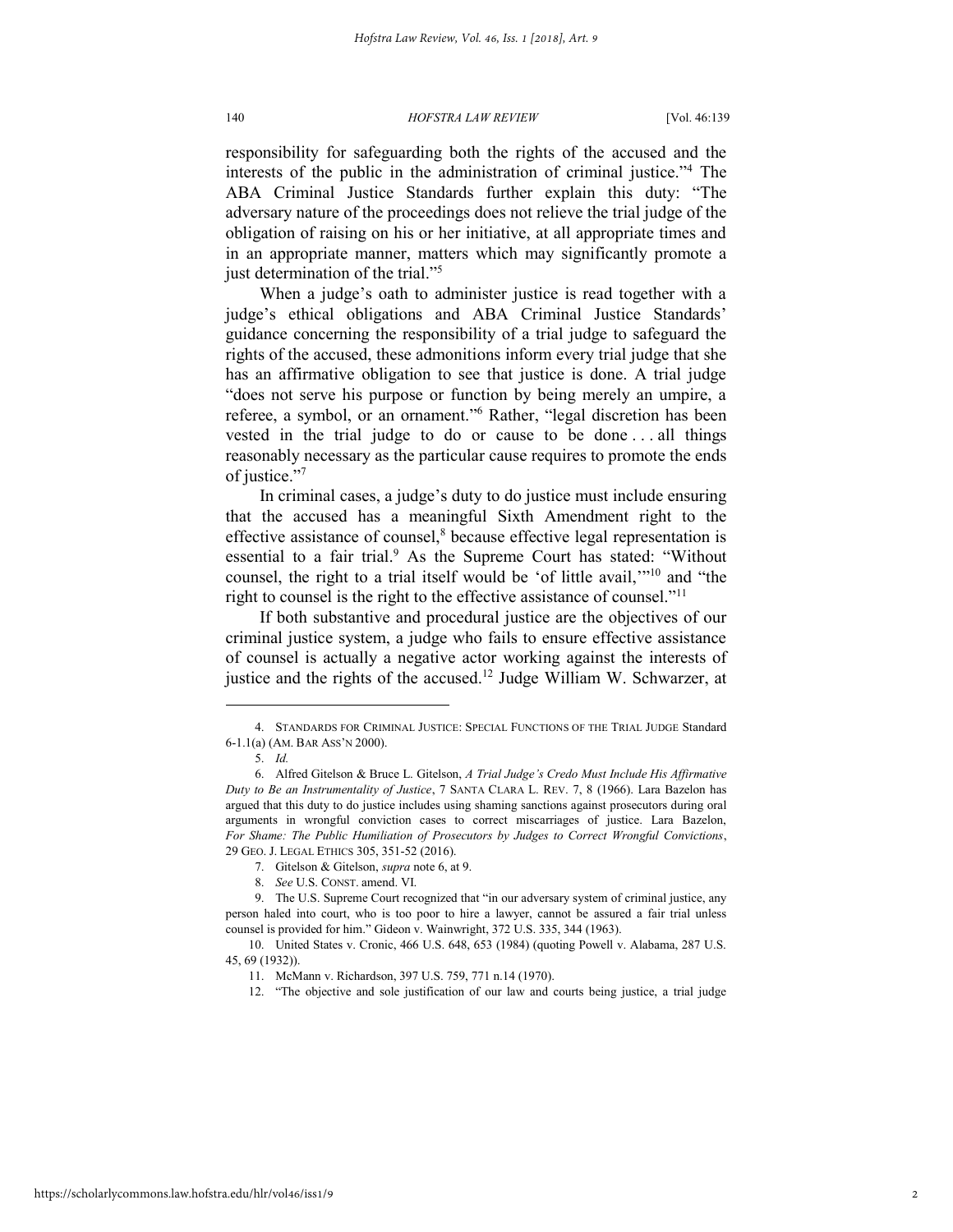the time a federal district court judge, maintained that when a defense lawyer's ineffectiveness prejudices the accused's rights, "the adversary process has effectively ceased to function,"<sup>13</sup> and the judge's responsibility for the administration of justice means that a judge "cannot be indifferent to events which diminish the quality of justice in his court."<sup>14</sup>

In *McMann v. Richardson*, the U.S. Supreme Court recognized this duty to justice and the need for trial judges to ensure effective assistance of counsel:

[W]e think the matter [as to whether defense counsel is providing adequate representation], for the most part, should be left to the good sense and discretion of the trial courts with the admonition that if the right to counsel guaranteed by the Constitution is to serve its purpose, defendants cannot be left to the mercies of the incompetent counsel, and that *judges should strive to maintain proper standards of performance by attorneys who are representing defendants in criminal cases in their courts*. 15

Several other federal and state courts have similarly recognized that in the face of ineffective assistance of counsel, trial judges have an obligation to protect the rights of accused and not sit by idly.<sup>16</sup>

In reality, though, too many judges abdicate their duty to administer and do justice by failing to ensure that trial counsel is providing effective assistance of counsel.<sup>17</sup> This occurs when a trial judge fails to give proper attention to the issue of a defense lawyer's ineffectiveness whether raised by the defendant, a defense counsel overburdened by heavy caseloads, or through the judge's own observations and experiences with the lawyer's objectively unreasonable performance.<sup>18</sup>

By neglecting instances of ineffective assistance of counsel at the trial level, $^{19}$  the issue of possible Sixth Amendment violations of the

cannot be negative." Gitelson & Gitelson, *supra* note 6, at 8.

<sup>13.</sup> William W. Schwarzer, *Dealing with Incompetent Counsel—The Trial Judge's Role*, 93 HARV. L. REV. 633, 637 (1980).

<sup>14.</sup> *Id.* at 638.

<sup>15.</sup> *McMann*, 397 U.S. at 771 (emphasis added).

<sup>16.</sup> *See* Schwarzer, *supra* note 13, at 641 n.42 (citing several federal and state trial court and court of appeals decisions).

<sup>17.</sup> *See id.* at 637-38.

<sup>18.</sup> *See* David L. Bazelon, *The Defective Assistance of Counsel*, 42 U. CIN. L. REV. 1, 6, 17 (1973); *see also* Schwarzer, *supra* note 13, at 634 ("[S]urveys indicate that judges rate the overall performance of around one-tenth of the lawyers appearing before them as less than adequate and prejudicial to their client's cause. . . . Because of the pressures of staggering case loads and limited resources, the criminal justice system frequently produces marginal performances by counsel." (footnote omitted)).

<sup>19.</sup> The phrases "trial level" or "trial" in this Article refer not just to the trial itself but to all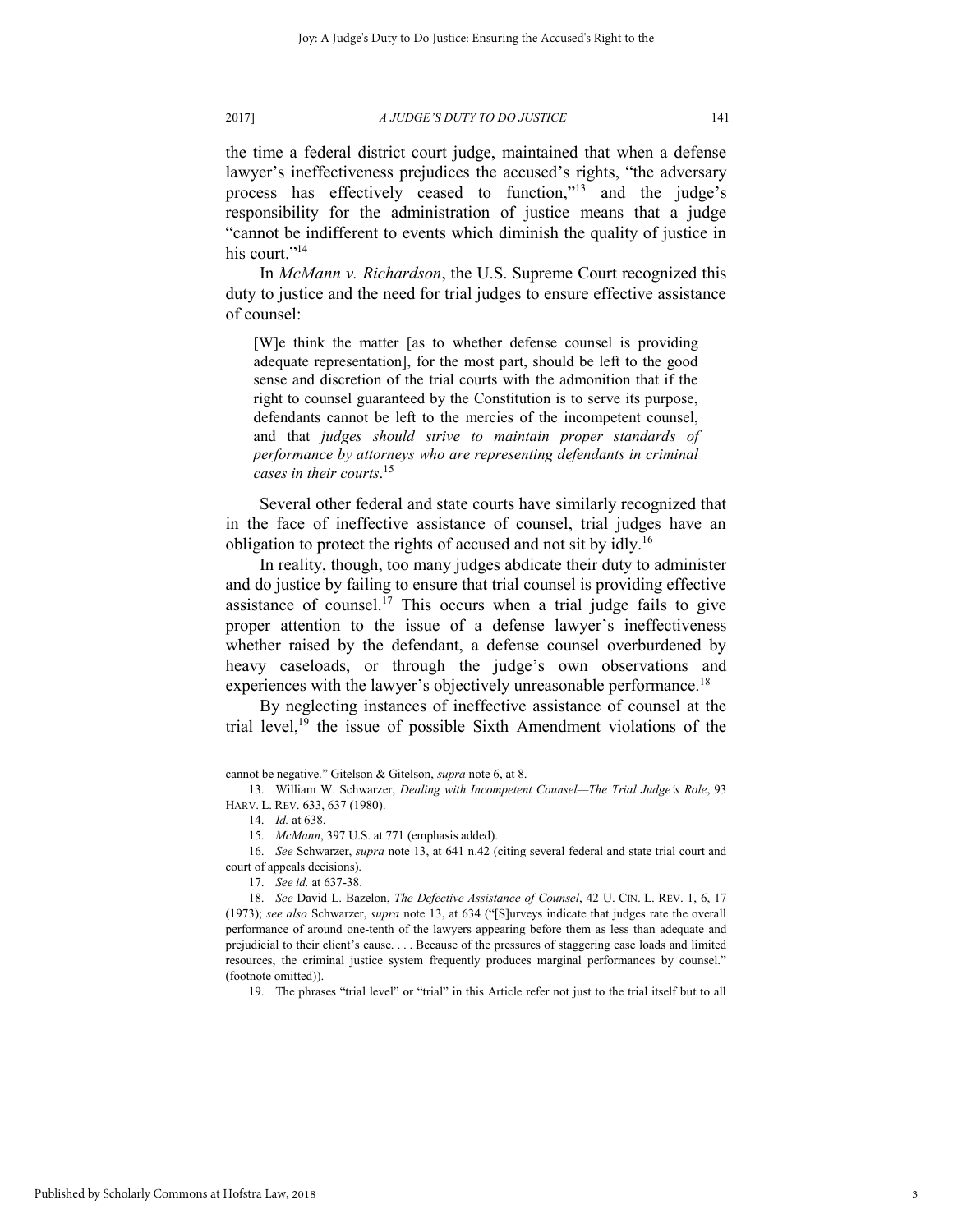right to counsel is left to courts through post-conviction proceedings. As I will discuss later, these post-conviction proceedings into ineffective assistance of counsel claims routinely excuse objectively substandard legal representation because of the requirement that the defendant must also prove prejudice.<sup>20</sup> As a result, we have a criminal justice system that officially excuses substandard legal representation in criminal cases when defense lawyers are ineffective because trial judges often do not ensure the rights of the accused.

In this Article, I contend that a trial judge needs to be committed to a duty to do justice by ensuring the accused's right to effective assistance of counsel. Instead of continuing to pigeon-hole ineffective assistance of counsel claims as a post-trial inquiry, there are some circumstances when a trial judge's duty to do justice requires an inquiry into whether defense counsel is providing effective assistance of counsel at the trial level. Part II analyzes resistance to recognizing ineffective assistance of counsel at the trial level and in post-conviction proceedings.<sup>21</sup> Part III examines the crisis in public defense and how case overloads and funding practices for public defense create disincentives to effective assistance of counsel.<sup>22</sup> Then, Part IV analyzes how the rights of the accused differ when the accused has a publicly provided lawyer compared to privately retained counsel.<sup>23</sup> Part V describes the situations that trigger a trial judge's duty to conduct an effective assistance of counsel hearing,<sup>24</sup> and Part VI recommends both the type of hearing and the standard the judge should apply in evaluating counsel's effectiveness.<sup>25</sup> Part VII concludes by arguing that to do justice a trial judge must ensure the accused's right to the effective assistance of counsel.<sup>26</sup>

proceedings at the trial level, which include pretrial proceedings and defense preparations for trial or a plea. Pretrial proceedings and defense preparations include, but are not limited to: meeting with the client and communicating with the client regularly; investigating the case, including interviewing potential witnesses; conducting discovery; and researching applicable law to the offenses charged and possible defenses. As noted, trial level includes pleas, which are extremely important, because "criminal justice today is for the most part a system of pleas, not a system of trials. Ninety-seven percent of federal convictions and ninety-four percent of state convictions are the result of guilty pleas." Lafler v. Cooper, 566 U.S. 156, 170 (2012).

<sup>20.</sup> *See infra* Part II.

<sup>21.</sup> *See infra* Part II.

<sup>22.</sup> *See infra* Part III.

<sup>23.</sup> *See infra* Part IV.

<sup>24.</sup> *See infra* Part V.

<sup>25.</sup> *See infra* Part VI.

<sup>26.</sup> *See infra* Part VII.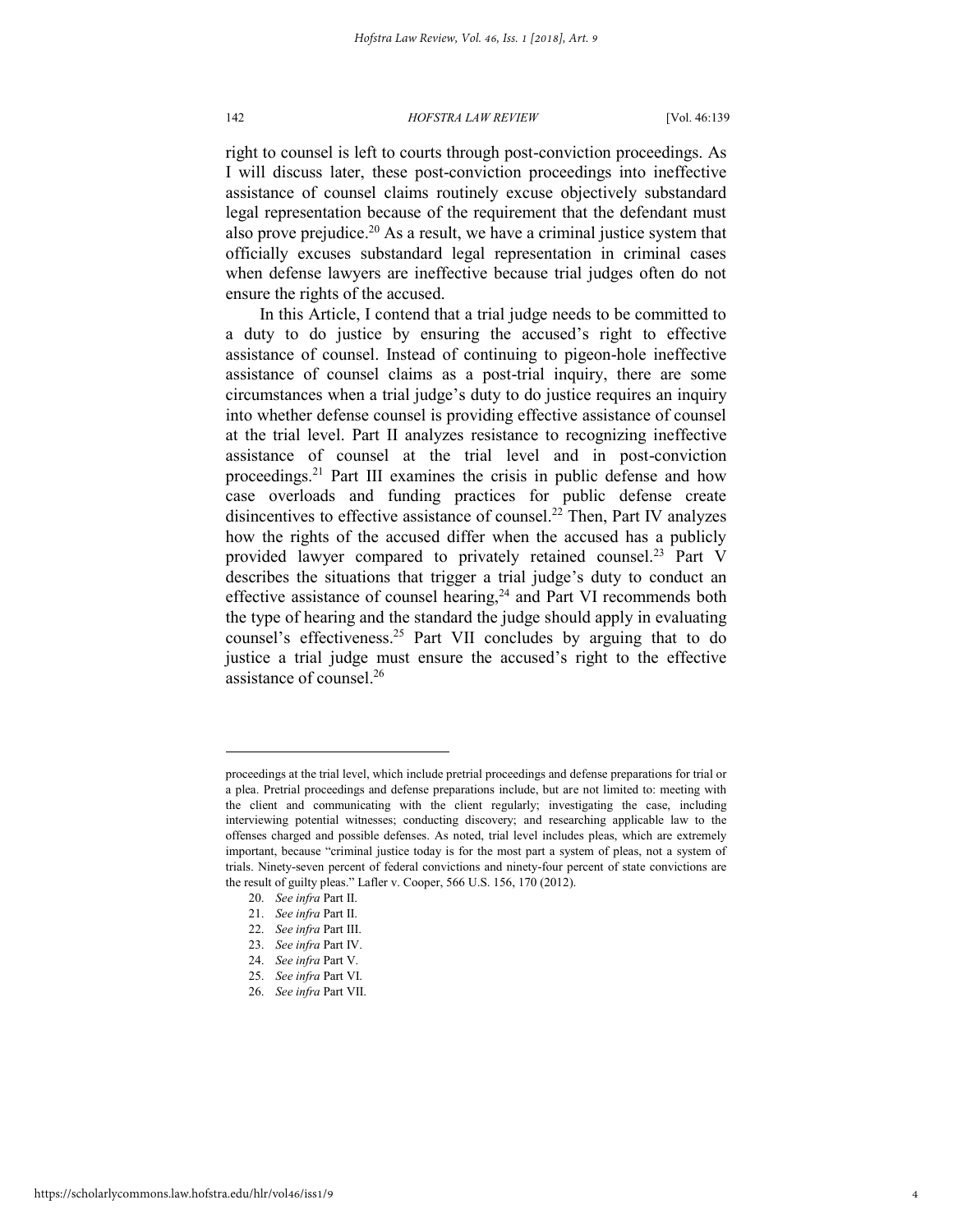## II. RESISTANCE TO INEFFECTIVE ASSISTANCE OF COUNSEL: TURNING A BLIND EYE

Trial judges are often passive and either assume that the accused's lawyer is providing effective assistance of counsel, or simply do nothing in the face of obvious substandard representation. A few examples demonstrate that even when a trial judge faces obviously unprepared or inept defense counsel, some trial judges will not act to ensure that the defendant has effective assistance of counsel.<sup>27</sup>

For example, James Fisher was convicted of first-degree murder and sentenced to death in Oklahoma.<sup>28</sup> The trial transcript shows that his court-appointed lawyer, E. Melvin Porter, had failed to conduct discovery prior to trial,<sup>29</sup> was ill-prepared,<sup>30</sup> inept, and disloyal to his client.<sup>31</sup> After reviewing the trial transcript, the Tenth Circuit Court of Appeals stated:

[T]he nature of the trial itself indicates a singular lack of preparation on Mr. Porter's part. The trial transcript reveals that throughout most of Mr. Porter's examination of witnesses, including his own client, he had no idea what answers he would receive to his questions and was not pursuing any particular strategy of defense.<sup>32</sup>

The trial transcript also demonstrated that the defense lawyer "exhibited hostility to his client and sympathy and agreement with the prosecution in ways that put his actions directly at odds with his client's interests."<sup>33</sup> The Tenth Circuit's review of the trial record convinced it "beyond question that Mr. Porter's representation ... was not objectively reasonable."<sup>34</sup> Although there were ample examples of poor defense lawyer performance in the trial record,<sup>35</sup> the trial judge did nothing to promote justice by protecting the defendant's right to effective assistance of counsel by intervening in some way when it was apparent, from the start of the trial, that Fisher's court-appointed lawyer was not prepared.<sup>36</sup>

<sup>27.</sup> *See infra* notes 28-46 and accompanying text.

<sup>28.</sup> Fisher v. Gibson, 282 F.3d 1283, 1287 (10th Cir. 2002).

<sup>29.</sup> *Id.* at 1297.

<sup>30.</sup> *Id.* at 1293-96. The state made certain items and officers who would testify available to the defense, but at the trial the defense attorney's lack of preparation was disclosed. *Id.* at 1293 n.5.

<sup>31.</sup> *Id.* at 1298.

<sup>32.</sup> *Id.* at 1294.

<sup>33.</sup> *Id.* at 1298.

<sup>34.</sup> *Id.* at 1293.

<sup>35.</sup> *See, e.g.*, *id.* at 1295 (discussing defense counsel's failure to mitigate impact of damaging testimony).

<sup>36.</sup> At trial, Fisher's lawyer, Porter, claimed that he was unaware that a police officer was going to testify to incriminating statements made by Fisher and objected to the testimony, claiming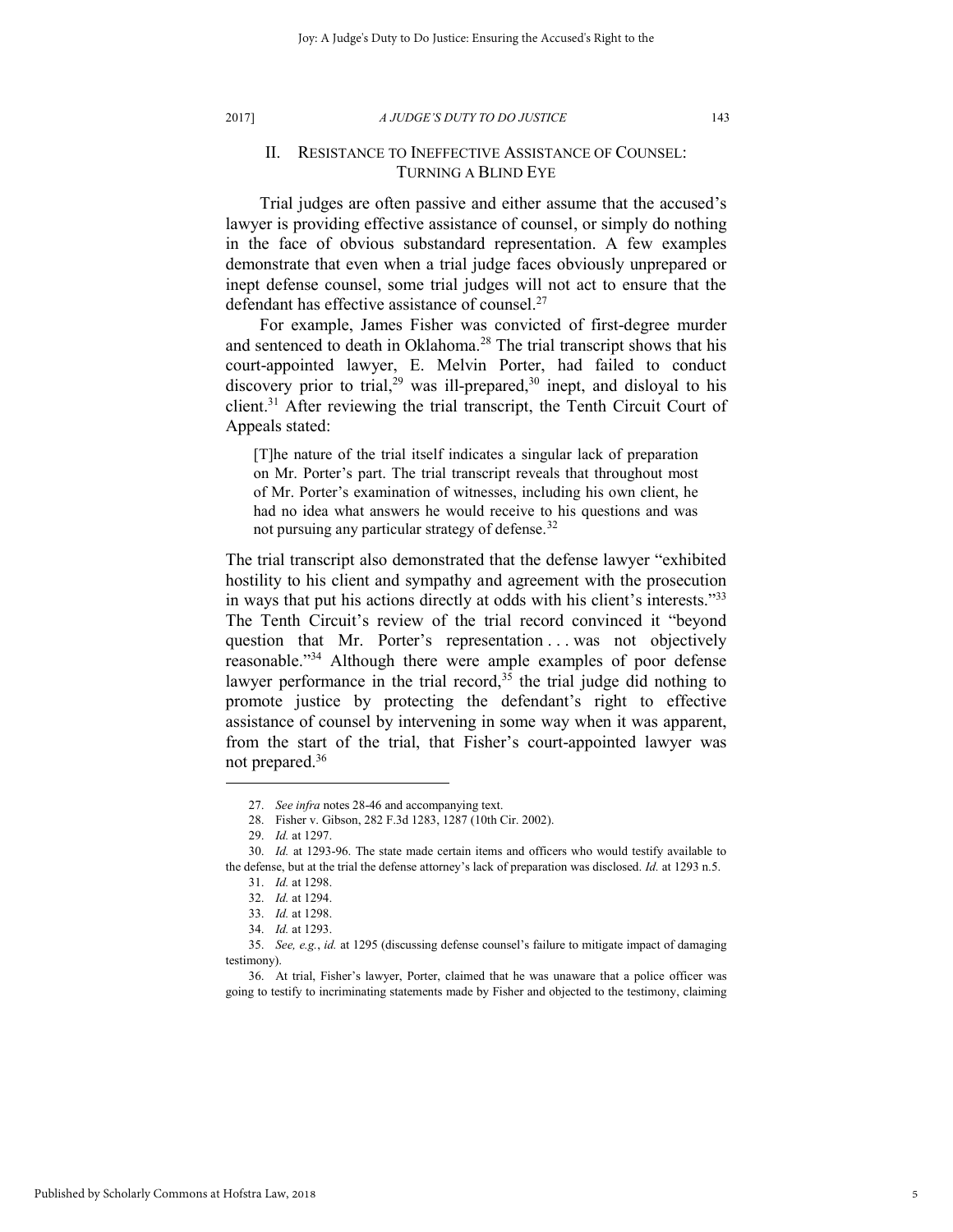Another example is the case of Moises Catalan, who, along with his brother, was convicted of aggravated assault in Texas.<sup>37</sup> Catalan and his brother originally had the same lawyer, Joe Montemayor, but on the day the case was set for trial, the judge appointed Catalan a new lawyer, Thomas Grett, due to the conflict presented by Montemayor's joint representation of Catalan and his brother.<sup>38</sup> Grett did not seek to continue the trial, but rather consulted with Catalan and Montemayor for less than an hour, did no investigation, and relied on the decisions of Catalan's brother's lawyer, Montemayor, during the trial.<sup>39</sup> In reviewing the trial record, the Fifth Circuit Court of Appeals noted that Grett had failed to request time to prepare for the case, which was guaranteed by statute to be at least ten days, $40$  and Grett was therefore unable to introduce evidence favorable to Catalan.<sup>41</sup> The Fifth Circuit stated, "Because of his reliance and ignorance of the facts of the case, Grett did not impeach the victim on cross examination with prior inconsistent testimony that Catalan was a mere bystander to the assault."<sup>42</sup> Even more important to the finding of ineffectiveness was Grett's reliance on Montemayor, whose conflict of interest had triggered his removal from representing Catalan.<sup>43</sup> The Texas state court denied Catalan postconviction relief,<sup>44</sup> but the Fifth Circuit affirmed the federal district court granting Catalan relief, finding it "a clear case of deficient performance and prejudice."<sup>45</sup> Given the circumstances of the trial, a reasonable person could conclude that a trial judge committed to protecting the rights of Catalan would not have permitted the trial to go forward in the first place when Grett was so unprepared and unfamiliar with his client's case.<sup>46</sup>

Typically, a lawyer's poor performance at trial is overlooked on appeal as well due to the difficult standard of review. When the U.S.

the state had failed to provide notice of the testimony. *Id.* at 1293 n.5. The state responded that Porter had been advised that he could review a videotape of Fisher's interrogation and interview the officers, and Porter failed to do so. *Id.* The court overruled Porter's objection, ruling that Porter had adequate notice of the testimony. *Id.* This interchange should have flagged for the trial judge that Porter had neither done thorough discovery nor had adequately prepared for the trial.

<sup>37.</sup> Catalan v. Cockrell, 315 F.3d 491, 492 (5th Cir. 2002).

<sup>38.</sup> *Id.*

<sup>39.</sup> *Id.*

<sup>40.</sup> *Id.* at 492 & n.1.

<sup>41.</sup> *Id.* at 492-93.

<sup>42.</sup> *Id.* at 492.

<sup>43.</sup> *Id.* at 492-93.

<sup>44.</sup> *Id.* at 492.

<sup>45.</sup> *Id.* at 493.

<sup>46.</sup> *See id.* at 492-93.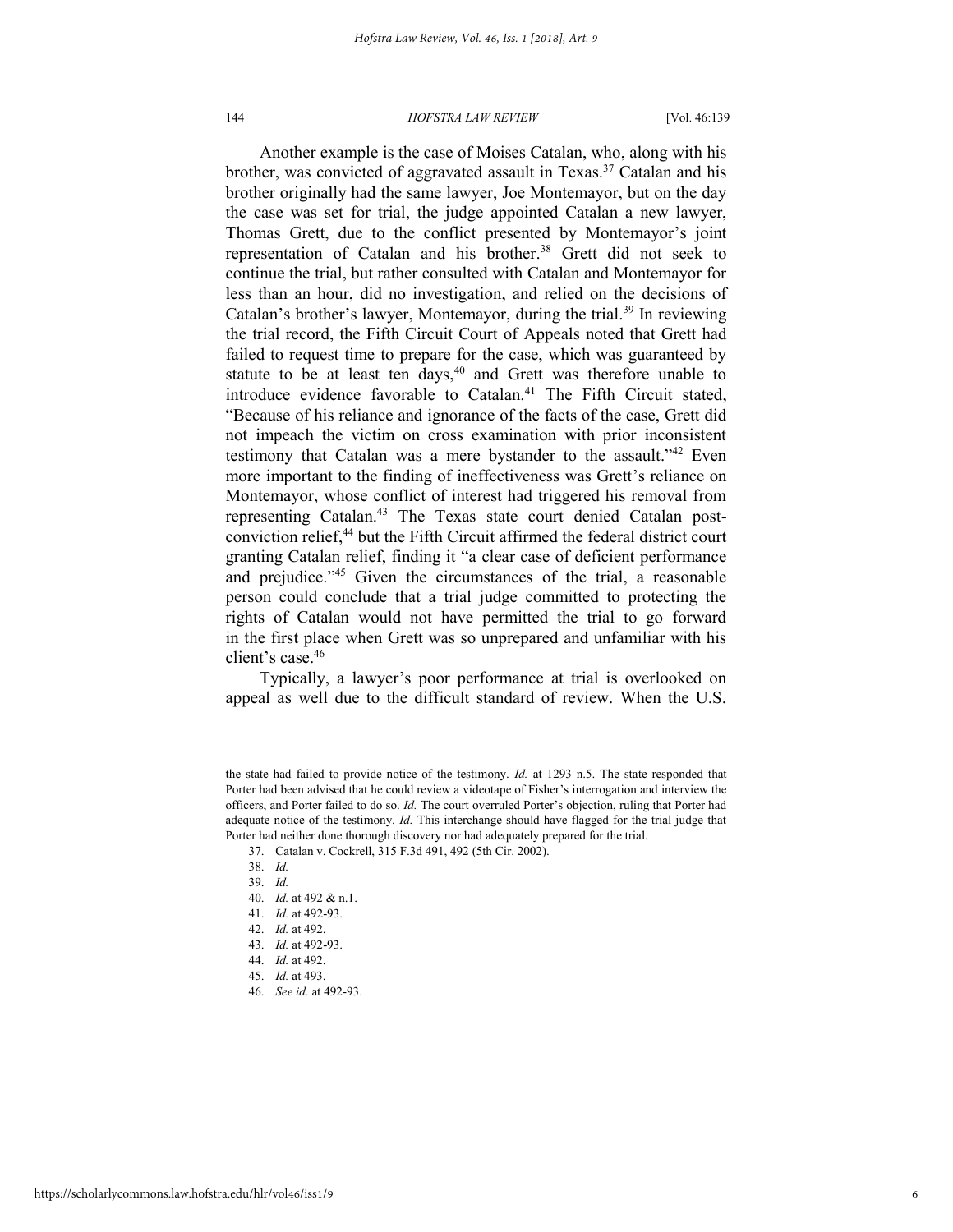Supreme Court decided *Gideon v. Wainwright*, <sup>47</sup> which established the right to defense counsel in criminal cases when one is unable to pay for a lawyer,<sup>48</sup> most federal and state courts required that before a postconviction finding of ineffective assistance of counsel, a lawyer's performance would have to be so deficient that "the circumstances surrounding the trial *shocked the conscience* of the court and made the proceedings *a farce and a mockery of justice*."<sup>49</sup> This "farce or mockery" standard not only imposed a very heavy burden on defendants, its vagueness meant that courts applied it inconsistently and relied almost wholly on the reviewing courts' subjective determinations.<sup>50</sup> During the era that this standard prevailed, Chief Judge David Bazelon of the District of Columbia Circuit Court of Appeals stated that the standard "is itself a mockery of the sixth amendment."<sup>51</sup>

In *Strickland v. Washington*, <sup>52</sup> the Supreme Court moved away from the farce and mockery standard and held that an ineffective assistance of counsel claim requires the defendant to prove both objectively unreasonable performance by the lawyer *and* prejudice.<sup>53</sup> The Court proceeded to define prejudice as a reasonable probability that the lawyer's inadequate performance adversely affected the outcome of the case.<sup>54</sup> In other words, but for the defense lawyer's poor representation, it is likely that the defendant would not have been convicted.

In considering the lawyer's performance, the Court stated it is "highly deferential" to defense counsel.<sup>55</sup> In cases subsequent to *Strickland*, the Court has stated that "[s]urmounting *Strickland*'s high

<sup>47. 372</sup> U.S. 335 (1963).

<sup>48.</sup> *Gideon* established the right for the defendant facing felony charges in state court to have counsel provided when the defendant is unable to hire his or her own lawyer. *See id.* at 342-44. After *Gideon*, a series of Supreme Court decisions expanded the right to counsel for the poor. *See* Alabama v. Shelton, 535 U.S. 654, 658 (2002) (recognizing right to counsel in probation revocation matters where incarceration is possible); Argersinger v. Hamlin, 407 U.S. 25, 37 (1972) (recognizing the right to counsel in misdemeanor cases where incarceration is possible); *In re* Gault, 387 U.S. 1, 30-31 (1967) (extending the right to counsel to juvenile matters); Douglas v. California, 372 U.S. 353, 356-57 (1963) (providing right to counsel in the first state appeal as a matter of right).

<sup>49.</sup> Diggs v. Welch, 148 F.2d 667, 670 (D.C. Cir. 1945) (emphasis added), *cert. denied*, 325 U.S. 889 (1945); *see* Maryland v. Marzullo, 435 U.S. 1011, 1011 (1978) (White, J., dissenting) (citing cases using a "farce" or "mockery" of justice standard). Courts sometimes characterized the standard as a "farce and mockery of justice" standard. *See, e.g.*, Trapnell v. United States, 725 F.2d 149, 151 (2d Cir. 1983) (citing cases from all circuits adopting the "farce and mockery" standard).

<sup>50.</sup> Mark R. Lee, *Right to Effective Counsel: A Judicial Heuristic*, 2 AM. J. CRIM. L. 277, 289 (1974).

<sup>51.</sup> Bazelon, *supra* note 18, at 28.

<sup>52. 466</sup> U.S. 668 (1984).

<sup>53.</sup> *Id.* at 687-88, 691-92.

<sup>54.</sup> *Id.* at 687, 694.

<sup>55.</sup> *Id.* at 689-90.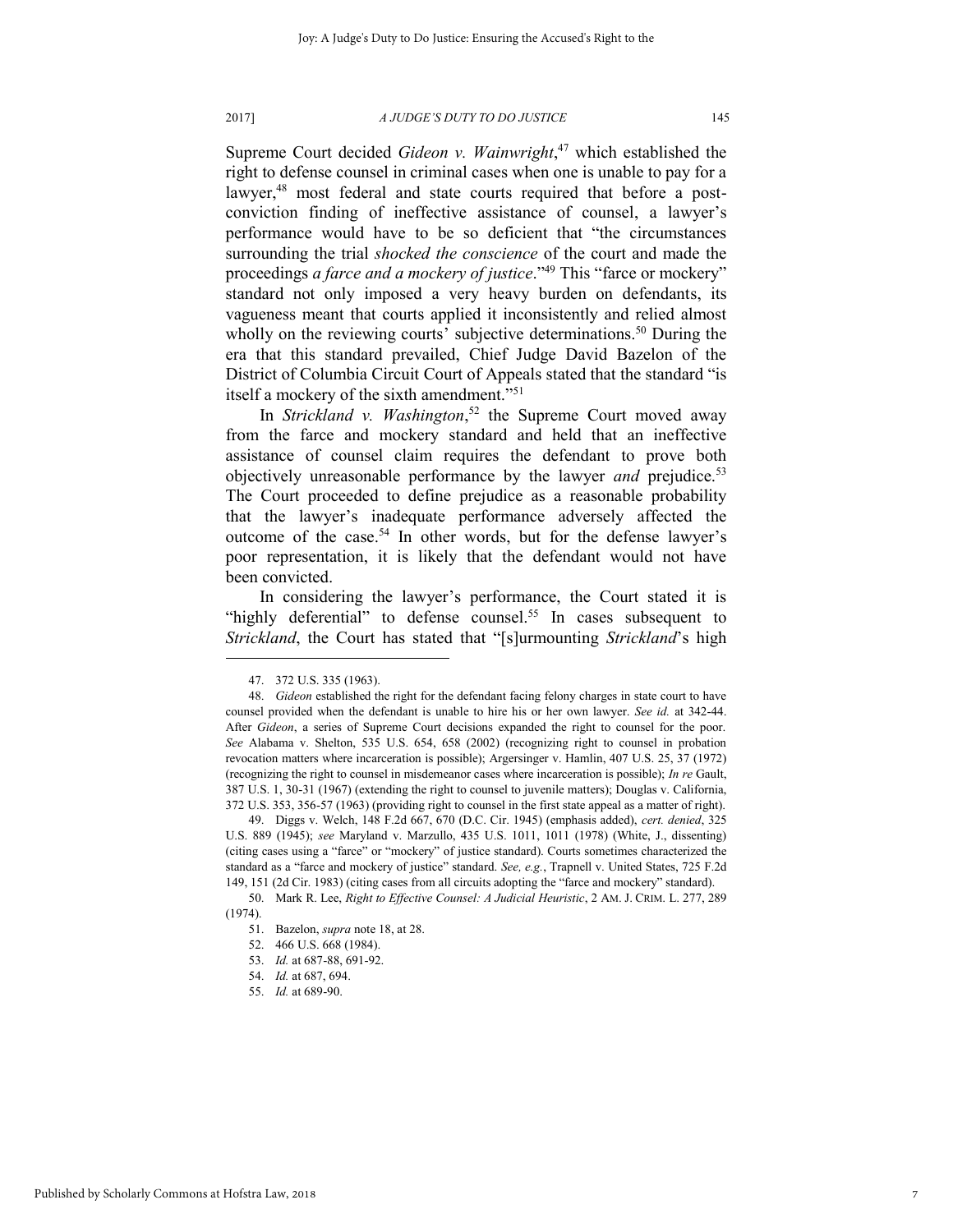bar is never an easy task."<sup>56</sup> Combining a highly deferential view of defense counsel's performance with the almost impossible prejudice standard results in some courts rejecting ineffective assistance of counsel claims even in capital cases where defense counsel has slept through portions of the trial,<sup>57</sup> or have been under the influence of alcohol, drugs, or otherwise mentally impaired at trial.<sup>58</sup>

The high bar *Strickland* sets is compounded by the very fact that a post-trial review of defense counsel's effectiveness is extremely difficult because one does not know how the trial would have proceeded if counsel had performed better.<sup>59</sup> In his dissent in *Strickland*, Justice Thurgood Marshall predicted:

[I]t it may be impossible for a reviewing court to confidently ascertain how the government's evidence and arguments would have stood up against rebuttal and cross-examination by a shrewd, well-prepared lawyer. . . . [E]vidence of injury to the defendant may be missing from the record precisely because of the incompetence of defense counsel.<sup>60</sup>

Justice Marshall's prediction has proven true, and few defendants prevail with ineffective assistance of counsel claims due to the almost impossibly high *Strickland* standard.<sup>61</sup> In rejecting an ineffective assistance of counsel claim in a death penalty case, one appellate judge observed: "[T]he Constitution, as interpreted by the courts, does not require that the accused, even in a capital case, be represented by able or effective counsel. It requires representation only by a lawyer who is not ineffective under the standard set by *Strickland v. Washington*."<sup>62</sup> The Judge stated that because of the *Strickland* standard, "accused persons who are represented by 'not-legally-ineffective' lawyers may be condemned to die when the same accused, if represented by *effective* counsel, would receive at least the clemency of a life sentence."<sup>63</sup>

<sup>56.</sup> Padilla v. Kentucky, 559 U.S. 356, 371 (2010).

<sup>57.</sup> *See, e.g.*, *Ex parte* McFarland, 163 S.W.3d 743, 748-49, 751-53 (Tex. Crim. App. 2005) (en banc) (rejecting ineffective assistance of counsel claims including defense counsel sleeping during trial).

<sup>58.</sup> *See* Jeffrey L. Kirchmeier, *Drink, Drugs, and Drowsiness: The Constitutional Right to Effective Assistance of Counsel and the* Strickland *Prejudice Requirement*, 75 NEB. L. REV. 425, 455-60 (1996) (describing cases in which courts reject ineffective assistance of counsel claims when lawyers use drugs, alcohol, or are otherwise mentally impaired at trial).

<sup>59.</sup> *Strickland*, 466 U.S. at 710 (Marshall, J., dissenting).

<sup>60.</sup> *Id.*

<sup>61.</sup> *See, e.g*., Stephen B. Bright & Sia M. Sanneh, *Fifty Years of Defiance and Resistance After* Gideon v. Wainwright, 122 YALE L.J. 2150, 2169-71 (2013) (describing how courts repeatedly excuse poor lawyering by presuming the lawyers were making strategic decisions or by not finding prejudice).

<sup>62.</sup> Riles v. McCotter, 799 F.2d 947, 955 (5th Cir. 1986) (Rubin, J., concurring).

<sup>63.</sup> *Id.* The *Strickland* standard has the perverse effect of requiring courts to affirm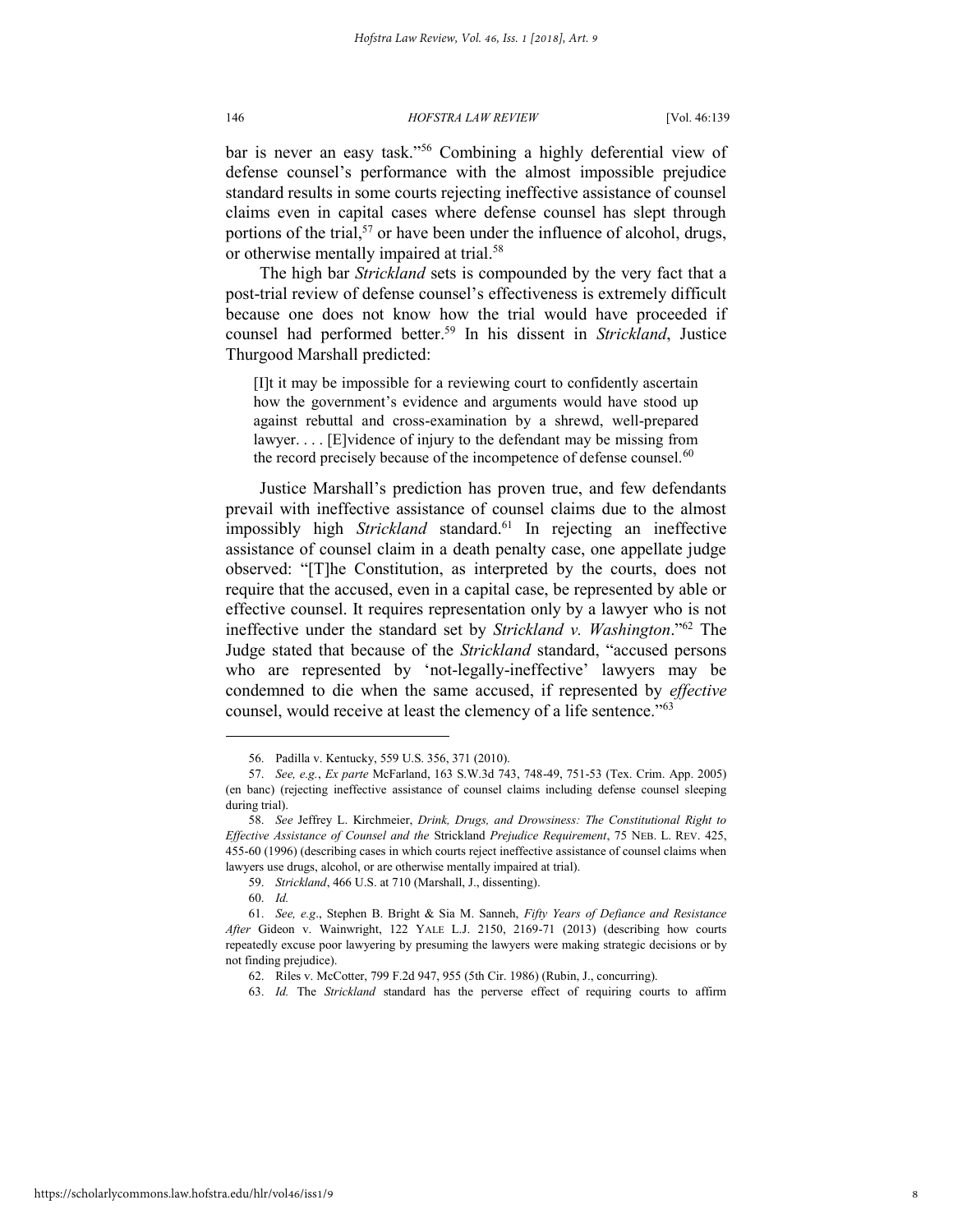Donald Dripps has argued that due to the difficulty in meeting the *Strickland* standard for an ex post examination of defense counsel's effectiveness, trial courts should conduct "an *ex ante* inquiry into whether the defense is institutionally equipped to litigate as effectively as the prosecution."<sup>64</sup> Dripps calls this "an *ex ante* parity standard," and he suggests that it occur either in collateral civil proceedings challenging the effectiveness of the defense system as a whole, or in individual cases upon a pretrial motion asserting that the defendant cannot receive effective assistance of counsel due to deficiencies in the indigent defense system.<sup>65</sup> I agree that this is an alternative solution to the problem of the crisis in the public defense system, which I discuss in Part III of this Article.<sup>66</sup>

## III. THE CRISIS IN PUBLIC DEFENSE: CASE OVERLOADS AND DISINCENTIVES TO EFFECTIVE ASSISTANCE OF COUNSEL

Instead of continuing to relegate ineffective assistance of counsel claims to a post-trial inquiry only, there are circumstances when a trial judge's duty to justice requires an inquiry into whether defense counsel is providing effective assistance of counsel.<sup>67</sup> This is especially necessary when defense counsel is laboring under excessive caseloads and with few resources to provide effective assistance of counsel, and instead "practice triage as they attempt to represent more people than is humanly – and ethically – possible."<sup>68</sup>

If the defense lawyer is a public defender, it is likely that she will have a caseload that far exceeds recommended caseload standards.<sup>69</sup> The ABA Standards for Criminal Justice cite to a maximum annual caseload of 150 felonies, *or* 400 misdemeanors, *or* 200 juvenile cases, *or* 200 mental commitments, *or* 25 appeals per attorney.<sup>70</sup> In courts across the United States, most defendants are represented by public defenders with

convictions when the legal representation was objectively ineffective but not "ineffective" as a matter of law.

<sup>64.</sup> Donald A. Dripps, *Ineffective Assistance of Counsel: The Case for an Ex Ante Parity Standard*, 88 J. CRIM. L. & CRIMINOLOGY 242, 243 (1997).

<sup>65.</sup> *Id.* at 286-306.

<sup>66.</sup> *See infra* Part III.

<sup>67.</sup> *See* Dripps, *supra* note 64, at 277-78.

<sup>68.</sup> Bright & Sanneh, *supra* note 61, at 2152.

<sup>69.</sup> *See* Dripps, *supra* note 64, at 249.

<sup>70.</sup> *See* STANDARDS FOR CRIMINAL JUSTICE: PROVIDING DEFENSE SERVICES Standard 5-5.3 cmt. at 72 (AM. BAR ASS'N 1992). The ABA Standards for Criminal Justice refer to the caseload standards first developed by the National Advisory Committee in 1973 as "hav[ing] proven resilient over time, and provid[ing] a rough measure of caseloads." *Id.*; *National Advisory Commission on Criminal Justice Standards and Goals, The Defense (Black Letter)*, NLADA, http://www.nlada.org/ defender-standards/national-advisory-commission/black-letter (last visited Nov. 15, 2017).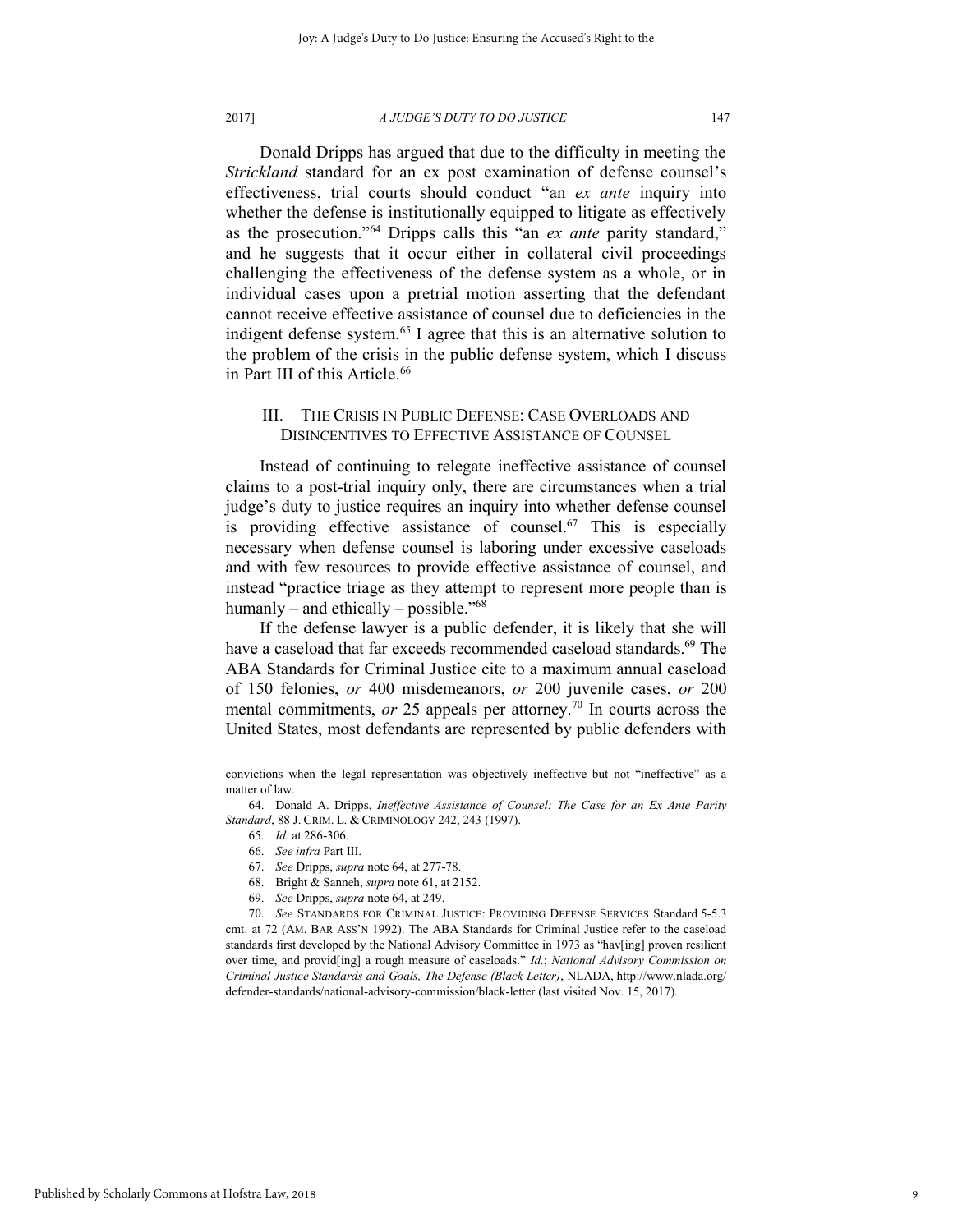caseloads that are double or triple the recommended levels.<sup>71</sup> The high caseloads likely lead some public defenders to cut corners such as failing to investigate the facts and law of their cases thoroughly, foregoing filing important pretrial motions, neglecting to explain collateral consequences of conviction to clients considering plea bargains, and failing to prepare adequately for trials.<sup>72</sup>

Disincentives to rendering effective assistance of counsel also plague public defense when there are appointed counsel who receive unrealistically low pay rates or provide public defense through low-bid or flat-rate public defense contracts.<sup>73</sup> Some lawyers taking public defense cases with low hourly rates or flat fees "are prioritizing speed in order to make representation more profitable," which includes "clients pleading to the offense charged." $\frac{1}{2}$  As a result, low pay for appointed counsel and low-bid public defense contracts often lead to poor representation.<sup>75</sup>

72. *See* Peter A. Joy, *Ensuring the Ethical Representation of Clients in the Face of Excessive Caseloads*, 75 MO. L. REV. 771, 779 (2010).

<sup>71.</sup> Hearings and studies reveal that these caseload limits are exceeded in almost every jurisdiction. *See, e.g.*, AM. BAR ASS'N, *GIDEON*'S BROKEN PROMISE: AMERICA'S CONTINUING QUEST FOR EQUAL JUSTICE 18 (2004), http://texaswcl.tamu.edu/reports/2004\_ABA\_Gideon%27s\_ Broken\_Promise.pdf [hereinafter *GIDEON*'S BROKEN PROMISE] (reporting that testimony at ABA hearings demonstrated public defender caseloads in several states exceeded maximum caseload guidelines by more than 150%). The Department of Justice's Bureau of Justice Statistics found that approximately seventy-three percent of county-based public defender offices exceed caseload guidelines per attorney in 2007. DONALD J. FAROLE, JR. & LYNN LANGTON, U.S. DEP'T OF JUSTICE, BUREAU OF STATISTICS, COUNTY-BASED AND LOCAL PUBLIC DEFENDER OFFICES, 2007, at 1 (2010), https://www.bjs.gov/content/pub/pdf/clpdo07.pdf; *see also* NAT'L RIGHT TO COUNSEL COMM., CONSTITUTION PROJECT, JUSTICE DENIED: AMERICA'S CONTINUING NEGLECT OF OUR CONSTITUTIONAL RIGHT TO COUNSEL 68 & n.113 (2009), http://www.constitutionproject.org/ pdf/139.pdf (finding six attorneys handled over 10,000 misdemeanor cases in Tennessee in 2006, and the average caseload for public defenders in Dade County, Florida was nearly 500 felonies and 2225 misdemeanors per lawyer in 2008).

<sup>73.</sup> *GIDEON'S* BROKEN PROMISE, *supra* note 71, at 12, 18.

<sup>74.</sup> SIXTH AMENDMENT CTR., JUSTICE SHORTCHANGED: ASSIGNED COUNSEL COMPENSATION IN WISCONSIN 17 (2015), http://sixthamendment.org/wp-content/uploads/2015/ 04/6AC\_wijusticeshortchanged\_2015.pdf.

<sup>75.</sup> Wisconsin's hourly rate of forty dollars for appointed counsel and fixed-fee contracts for some public defense compromise the quality of legal assistance defendants receive. *Id.* at 5-13. Some states have prohibited low pay for appointed counsel and fixed fees contracting because they create financial conflicts of interest. *Id.* at 13. For example, the Idaho law that provides public defense contains a provision that prohibits contracts that "include any pricing structure that charges or pays a single fixed fee for the services and expenses of the attorney." IDAHO CODE § 19-859(4) (2014). A Michigan law establishes minimum standards to guarantee the right to counsel which states, in pertinent part, that "[e]conomic disincentives or incentives that impair defense counsel's ability to provide effective representation shall be avoided." MICH. COMP. LAWS § 780.991(2)(b) (2017). Ineffective assistance of counsel can also occur with privately retained defense counsel who are not sufficiently experienced, or who are only prepared to seek a plea bargain, sometimes to the offense charged, with little or no investigation and will not go to trial in the interest of maximizing the value of the fee they charged their clients. *See* Albert W. Alschuler, *Personal Failure,*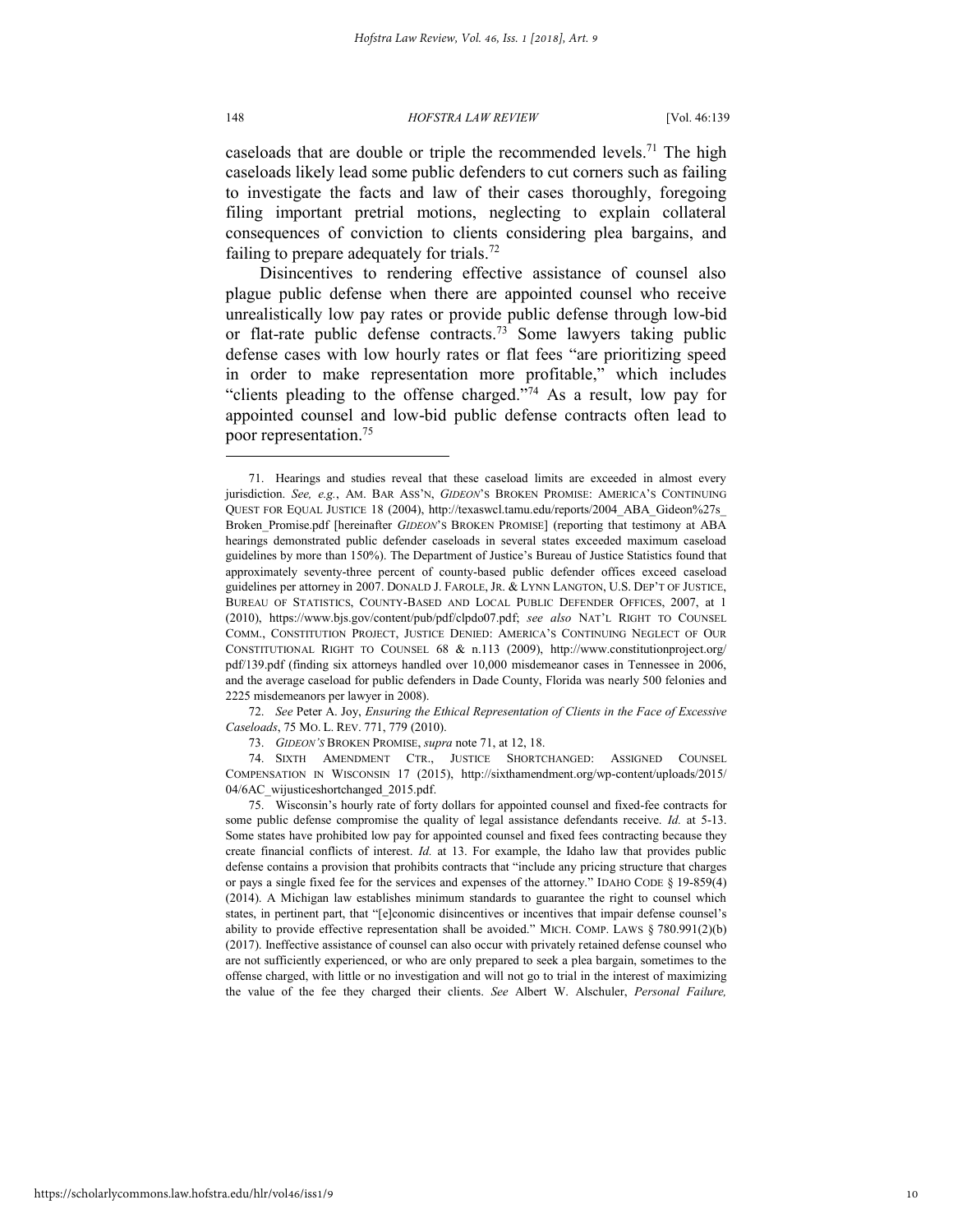The problems with, and poor quality of, public defense are generally recognized,<sup>76</sup> even by top law enforcement officials. Former Attorney General Eric Holder observed:

As we all know, public defender programs are too many times underfunded. Too often, defenders carry huge caseloads that make it difficult, if not impossible, for them to fulfill their legal and ethical responsibilities to their clients. Lawyers buried under these caseloads often can't interview their clients properly, file appropriate motions, conduct fact investigations, or spare the time needed to ask and apply for additional grant funding. $77$ 

The substandard lawyering taking place raises legal issues about the de facto denial of the right to counsel, and triggers concerns about judges and publicly provided lawyers abdicating their ethical responsibilities to the accused. It also raises questions about what responsibility a trial judge has, or should have, to ensure that the accused has competent representation.

As Stephen Bright and Sian Sanneh have observed, in state and local courts responsible for over ninety-five percent of all criminal prosecutions,<sup>78</sup> "[t]he right to counsel is not enforced. Many judges tolerate or welcome inadequate representation because it allows them to process cases quickly."<sup>79</sup> Underlying this indifference to, if not a preference for, inadequate representation is a widespread belief among judges "that most criminal defendants are guilty anyway" resulting in a ""guilty anyway" syndrome."<sup>80</sup> Contrary to this "guilty anyway" syndrome," there have been 350 DNA exonerations in the United States since 1989, which conclusively demonstrate guilt should not be

*Institutional Failure, and the Sixth Amendment*, 14 N.Y.U. REV. L. & SOC. CHANGE 149, 150 (1986). More than thirty years ago, Albert Alschuler explained the practice of some defense lawyers who, once a fee is collected in advance, find "[their] economic interests lie in disposing of the case as rapidly as possible" which "is usually to enter a bargained plea." *Id.*

<sup>76.</sup> Substandard legal representation springs from excessive caseloads, lack of funds for expert witnesses and investigators, and low pay rates for court-appointed lawyers and contract defense services; these problems are well-documented. *See* Norman Lefstein & Georgia Vagenas, *Restraining Excessive Defender Caseloads: The ABA Ethics Committee Requires Action*, CHAMPION, Dec. 2006, at 10, 10-11; James M. McCauley, *Excessive Workloads Create Ethical Issues for Court-Appointed Counsel and Public Defenders*, VA. LAW., Oct. 2004, at 2, 2-4. *See generally* NAT'L RIGHT TO COUNSEL COMM., *supra* note 71.

<sup>77.</sup> Eric Holder, Att'y Gen., Address at the Department of Justice National Symposium on Indigent Defense: Looking Back, Looking Forward, 2000–2010 (Feb. 18, 2010), http://www.justice.gov/opa/speech/attorney-general-eric-holder-addresses-department-justicenational-symposium-indigent.

<sup>78.</sup> Bright & Sanneh, *supra* note 61, at 2153.

<sup>79.</sup> *Id.* at 2154.

<sup>80.</sup> Bazelon, *supra* note 18, at 26.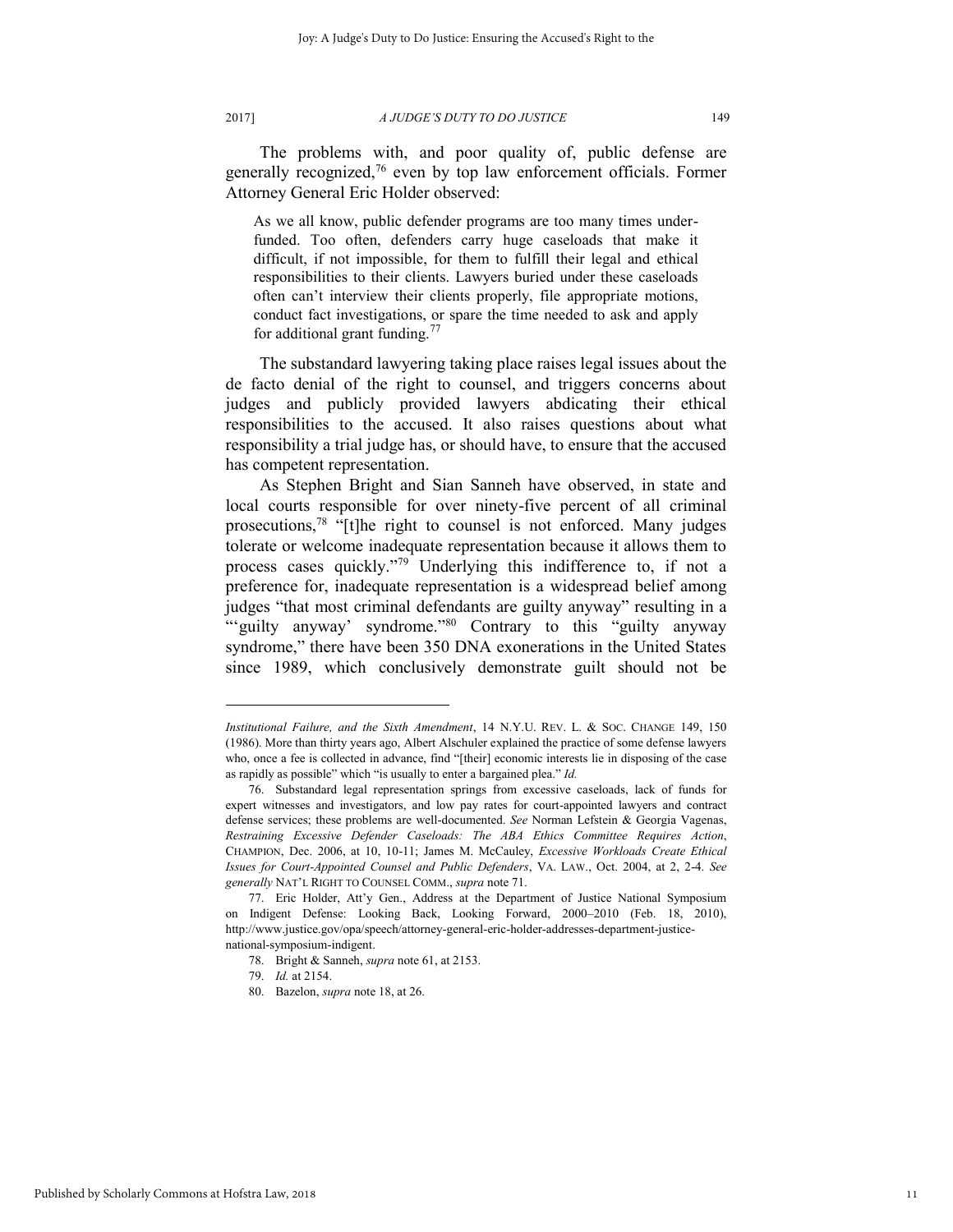assumed, even after conviction, in every case.<sup>81</sup> When exonerations for all reasons, including DNA exonerations, are considered, there are more than 2120 documented cases of persons wrongfully convicted since 1989.<sup>82</sup> Rather than failing to take the accused's right to truly adequate and effective assistance of counsel, trial judges should recognize that they have an affirmative duty to do justice by assuring the accused's rights. This is especially necessary when the defendant is indigent and has no choice of counsel, as is discussed in the next Part.<sup>83</sup>

IV. HOW THE RIGHTS OF THE ACCUSED DIFFER: PUBLIC DEFENSE VERSUS PRIVATELY RETAINED COUNSEL

## *A. The Hobson's Choice Facing Indigent Defendants*

Imagine a defendant facing charges for grand theft. At arraignment, the trial judge appoints a public defender to represent him. Well before the trial date, the defendant requests that he be permitted to represent himself because he believes his appointed public defender has too many other cases. Initially, the trial judge rules that the defendant may proceed pro se, but later reverses this ruling and appoints the same public defender. The judge also denies the defendant's repeated requests for the appointment of a lawyer other than the overburdened public defender. At trial, the judge requires the public defender to conduct the defense. The jury finds the defendant guilty as charged, and the judge sentences him to prison. The defendant appeals through the state court system, and both the court of appeals and state supreme court affirm that the defendant had no federal or state constitutional right to represent himself. The Supreme Court grants certiorari and rules that there is a constitutional right to conduct one's own defense.

The defendant was Anthony Faretta, and the Supreme Court case recognizing that the Sixth Amendment contains the right of selfrepresentation is *Faretta v. California*. <sup>84</sup> Imbedded in the *Faretta* decision, though, is the Hobson's choice Anthony Faretta faced: accept an overburdened and ineffective lawyer or argue for the right of self-

<sup>81.</sup> *DNA Exonerations in the United States*, INNOCENCE PROJECT, https://www.innocence project.org/dna-exonerations-in-the-united-states (last visited Nov. 15, 2017).

<sup>82.</sup> *See Exonerations by State*, NAT'L REGISTRY EXONERATIONS, https://www.law.umich.edu /special/exoneration/Pages/Exonerations-in-the-United-States-Map.aspx (last visited Nov. 15, 2017).

<sup>83.</sup> *See infra* Part IV.

<sup>84.</sup> Faretta v. California, 422 U.S. 806, 818-19 (1975).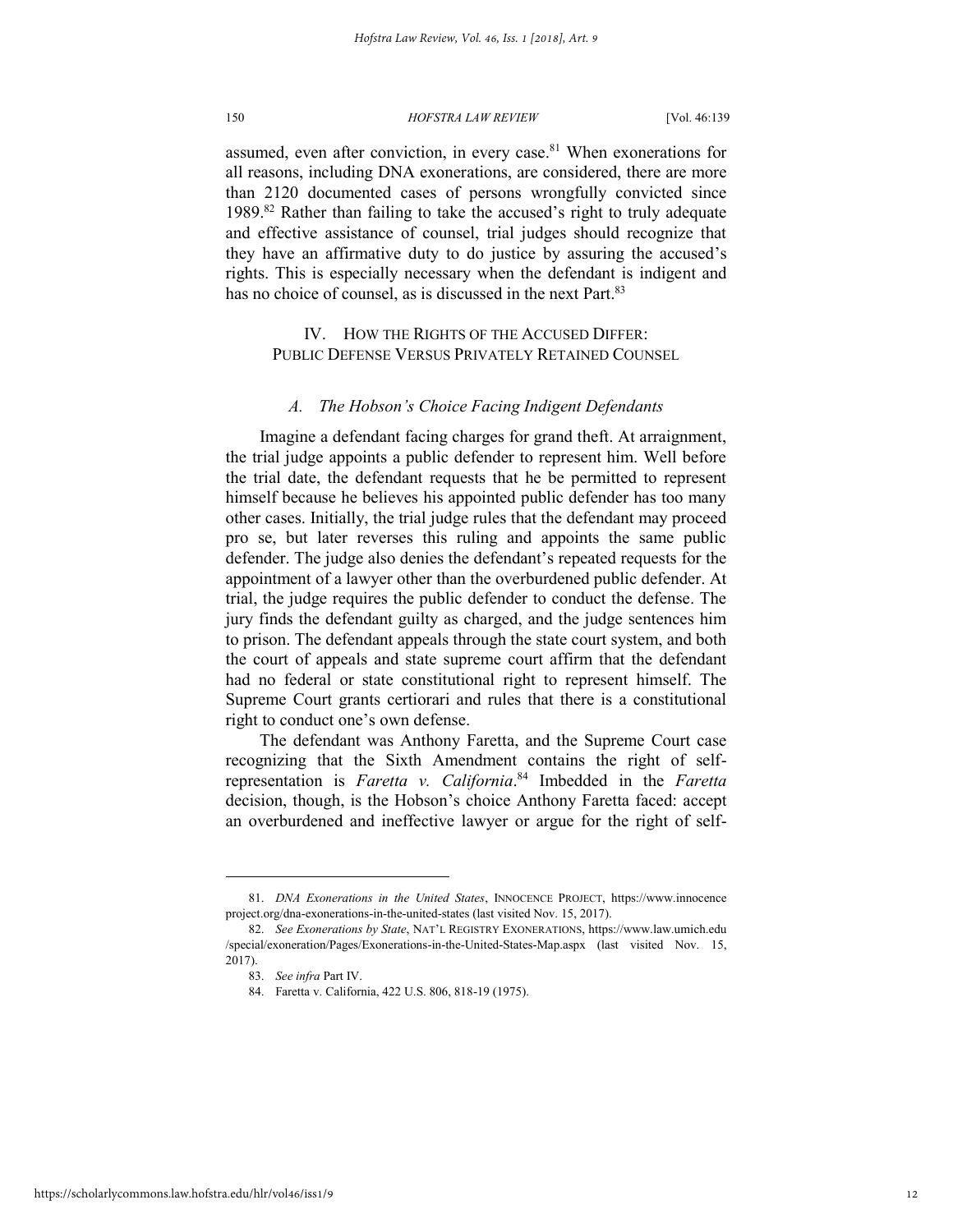representation.<sup>85</sup> When questioned by the judge about why he wanted to represent himself, Faretta stated that "he did not want to be represented by the public defender because he believed that the office was 'very loaded down with . . . a heavy case load."<sup>86</sup> In other words, Faretta believed that the public defender's heavy caseload meant that he would not receive adequate representation and that he would be better off representing himself.<sup>87</sup> After the trial court imposed the public defender on him the second time, Faretta moved three times for the court to appoint a lawyer other than the overburdened public defender, and each time the court denied his motions.<sup>88</sup>

Law students learn that *Faretta* stands for the proposition that the Sixth Amendment includes the right of self-representation, but it stands for something more. *Faretta* also stands for the proposition that if an indigent defendant raises concerns about the quality of his government provided lawyer with the court, the trial judge may give the defendant the same Hobson's choice Faretta was given: accept your appointed defense counsel no matter how overburdened or inadequate the lawyer may be, or effectively waive your Sixth Amendment right to counsel and assert your right to proceed pro  $se^{89}$ . This choice can, and often does, mask the fact that the trial judge who does not examine the defendant's claims concerning the quality of defense counsel carefully is failing to ensure that the indigent defendant receives effective assistance of counsel guaranteed by *Gideon*.

## *B. The Unrestricted Choice for Defendants Who Can Pay*

Now, imagine a defendant facing charges for conspiring to distribute more than 100 kilograms of marijuana. His family hires an attorney to represent him. After his arraignment, the defendant calls a second attorney in another state because of that attorney's reputation for being aggressive and successful. The defendant meets with the second

<sup>85.</sup> *See id.* at 807-08.

<sup>86.</sup> *Id.* at 807 (alteration in original).

<sup>87.</sup> Other commentators have read Faretta's concern about his public defender's heavy caseload to mean that Faretta feared that he would not receive adequate representation. *See, e.g.*, Erica J. Hashimoto, *Defending the Right of Self-Representation: An Empirical Look at the Pro Se Felony Defendant*, 85 N.C. L. REV. 423, 432 (2007) ("Anthony Faretta thought his court-appointed public defender was 'too loaded down with . . . a heavy case load' to represent him adequately, so he requested permission to represent himself." (quoting *Faretta*, 422 U.S. at 807)); Janet Moore, *The Antidemocratic Sixth Amendment*, 91 WASH. L. REV. 1705, 1733-34 (2016) (noting that "Faretta wanted a government-paid lawyer" but not one "who he alleged was overworked, biased, and conflicted" (footnote omitted)).

<sup>88.</sup> *Faretta*, 422 U.S. at 810 & n.5.

<sup>89.</sup> *See* Hashimoto, *supra* note 87, at 465 & n.152.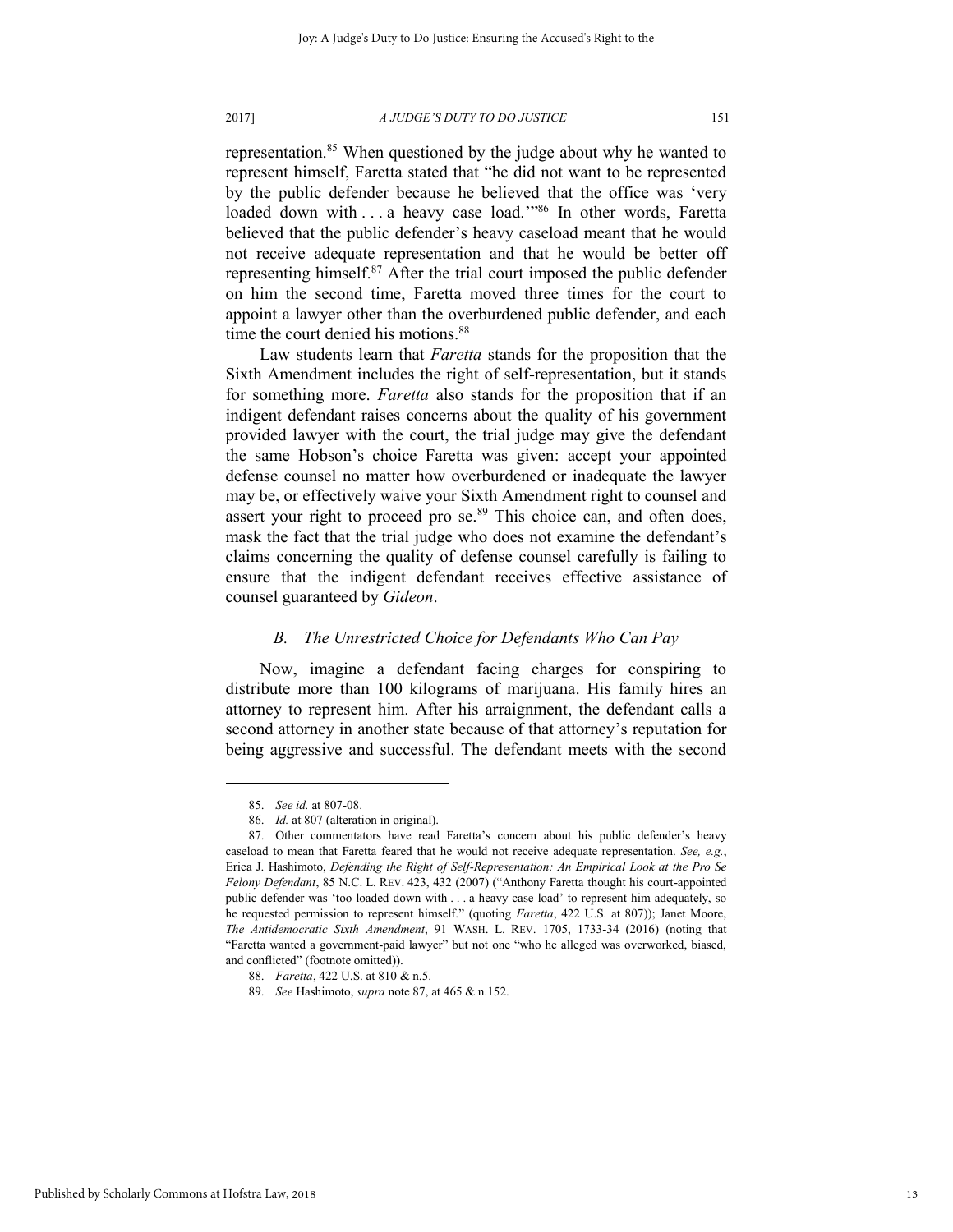attorney, hires him, and the second attorney initially works with the first lawyer in representing the defendant. The defendant then fires his first lawyer, and the second lawyer, who is from out of state, files a motion with the court for admission *pro hac vice* (temporary admission) to represent the defendant. The trial judge denies the motion without comment. A month later, the second lawyer again files a motion for admission *pro hac vice* to represent the defendant, and the trial judge again denies the motion without comment. The defendant's first lawyer withdraws from representing the defendant, and the defendant hires another lawyer already admitted to practice before the court. On the first day of trial, defendant's chosen lawyer, the second lawyer, again seeks admission to represent the defendant and the trial court denies his third request. The trial judge also prohibits the second lawyer from assisting the defendant's more recently retained lawyer during the trial. Defendant is convicted, he appeals, and the court of appeals reverses his conviction holding: "A non-indigent criminal defendant's Sixth Amendment rights encompass the right to be represented by the attorney selected by the defendant."<sup>90</sup> The Court grants the government's certiorari request, and the Court affirms the court of appeals and rules in favor of the defendant.

The defendant was Cuauhtemoc Gonzalez-Lopez, and the Supreme Court case recognizing that the Sixth Amendment guarantees the right to hire counsel of one's choice is *United States v. Gonzalez-Lopez*. <sup>91</sup> In affirming the Eighth Circuit's decision to reverse Gonzalez-Lopez's conviction, the Court explained that the right to hire counsel of one's choice is "regarded as the root meaning of the [Sixth Amendment's] constitutional guarantee."<sup>92</sup> The Court additionally held that if the Sixth Amendment right to hire counsel of one's choice is denied erroneously, no showing of prejudice is required to trigger reversal even if the defendant has been ably represented at trial.<sup>93</sup> In other words, the twopart *Strickland* test for analyzing ineffective assistance of counsel claims is not applicable, and the issue is viewed similar to a complete denial of the Sixth Amendment right to counsel.<sup>94</sup>

<sup>90.</sup> United States v. Gonzalez-Lopez, 399 F.3d 924, 928 (8th Cir. 2005), *aff'd*, 548 U.S. 140 (2006).

<sup>91.</sup> *Gonzalez-Lopez*, 548 U.S. at 144, 147-48.

<sup>92.</sup> *Id.* at 147-48.

<sup>93.</sup> *Id.* at 146.

<sup>94.</sup> *Id.* at 146-48.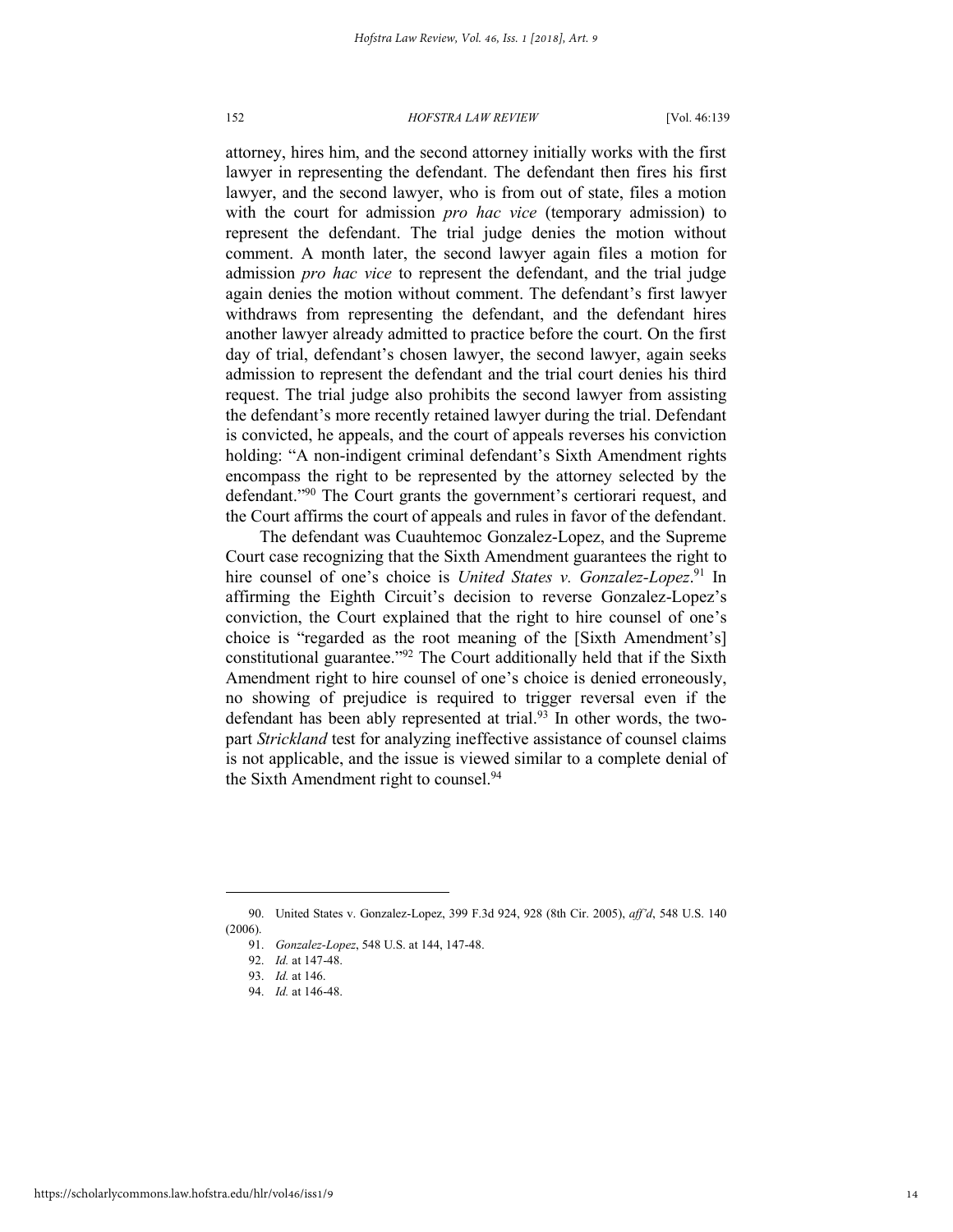l

#### 2017] *A JUDGE'S DUTY TO DO JUSTICE* 153

## *C. Differences in the Right to Counsel Based on Ability to Pay*

Legal rights in the United States often depend upon the amount of money one has,<sup>95</sup> and *Gonzalez-Lopez* and *Faretta* demonstrate that this is especially true when it comes to the Sixth Amendment right to counsel.<sup>96</sup> In contrast to the limited rights of indigent defendants who must accept the lawyer assigned to them, defendants who can retain defense counsel have more expansive rights.<sup>97</sup> When the accused can pay, the U.S. Supreme Court protects one's right to choose her own lawyer, and instructs the trial judge that denying the defendant's right to counsel of choice is reversible error even if another lawyer provided effective representation to the defendant: "Where the right to be assisted by counsel of one's choice is wrongfully denied, therefore, it is unnecessary to conduct an ineffectiveness or prejudice inquiry to establish a Sixth Amendment violation."<sup>98</sup> Such a denial results in structural error, which not only relieves the defendant of the burden of proving ineffectiveness of the lawyer who represented him but also is not subject to harmless-error analysis.<sup>99</sup>

<sup>95.</sup> "[M]ore than 80 percent of the civil legal needs of the poor go unmet," and approximately "61 percent of the legal needs of middle-income households" go unmet because of the inability to find affordable lawyers. Peter A. Joy, *Rationing Justice by Rationing Lawyers*, 37 WASH. U. J.L. & POL'Y 205, 205 & n.2 (2011). Having a lawyer dramatically increases a person's ability to assert and succeed in pressing legal claims. *See, e.g.*, Russell Engler, *Connecting Self-Representation to Civil* Gideon*: What Existing Data Reveal About When Counsel Is Most Needed*, 37 FORDHAM URB. L.J. 37, 46-66 (2010) (finding that having a lawyer increased success rates in asserting legal claims). Due to the inability to afford lawyers, one or both parties in more than two-thirds of civil cases represent themselves. Martha Bergmark, *We Don't Need Fewer Lawyers. We Need Cheaper Ones.*, WASH. POST (June 2, 2015), https://www.washingtonpost.com/posteverything/wp/2015/06/02/wedont-need-fewer-lawyers-we-need-cheaper-ones/?utm\_term=.63e62048753d. "Many people suffer crushing losses in court not because they've done something wrong, but simply because they don't have legal help." *Id.* 

In *Powell v. Alabama*, the Court recognized the critical importance of defense counsel in criminal cases and explained:

Even the intelligent and educated layman has small and sometimes no skill in the science of law. If charged with crime, he is incapable, generally, of determining for himself whether the indictment is good or bad. He is unfamiliar with the rules of evidence. . . . He lacks both the skill and knowledge adequately to prepare his defense, even though he have a perfect one. He requires the guiding hand of counsel at every step in the proceedings against him. Without it, though he be not guilty, he faces the danger of conviction because he does not know how to establish his innocence. If that be true of men of intelligence, how much more true is it of the ignorant and illiterate, or those of feeble intellect.

<sup>287</sup> U.S. 45, 69 (1932).

<sup>96.</sup> *See Gonzalez-Lopez*, 548 U.S. at 152; Faretta v. California, 422 U.S. 806, 807-08 (1975).

<sup>97.</sup> *See Gonzalez-Lopez*, 548 U.S. at 144.

<sup>98.</sup> *Id.* at 148-51.

<sup>99.</sup> *Id.* at 150-52.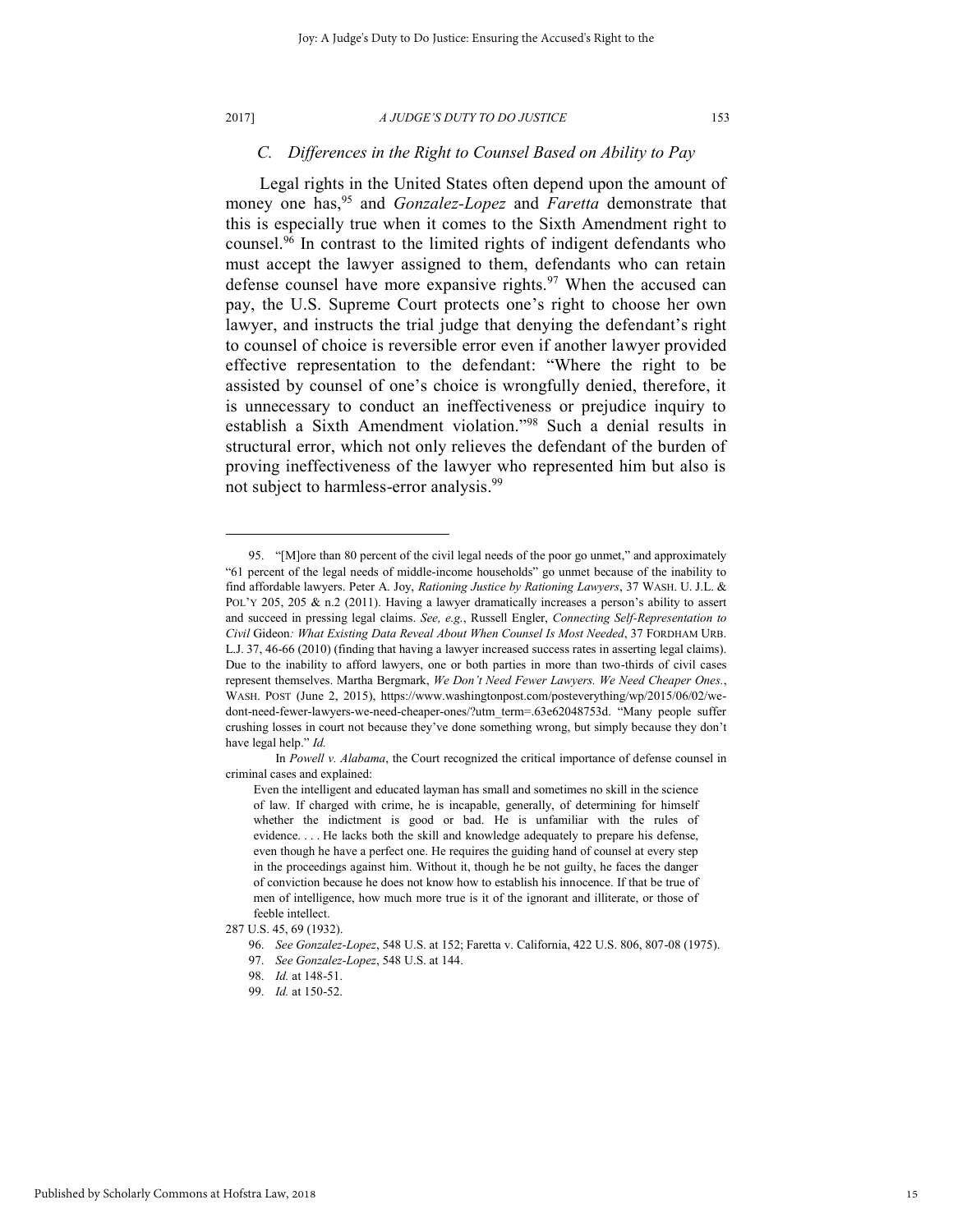Courts privilege defendants with the ability to retain counsel in additional ways. When a defendant who has retained counsel is unhappy with her lawyer's performance, the defendant is able to fire her first lawyer and hire a new lawyer without the court's approval as long as the new lawyer is admitted to practice before the court and the change in lawyers will not cause a delay.<sup>100</sup> If a defendant who has retained counsel experiences a breakdown in the relationship and a loss of trust, the defendant is able to hire a new lawyer that she can trust without any court intrusion. $101$ 

The opposite is true if the defendant is among the approximately eighty percent of criminal defendants who must rely upon public defenders or other assigned counsel for legal representation.<sup>102</sup> If an indigent defendant is unhappy with defense counsel provided by the government, usually there is little recourse.<sup>103</sup> When defense counsel and an indigent defendant are at odds and there is a breakdown in the basic client-attorney relationship, the Court has stated that the Sixth Amendment right to counsel does not guarantee a meaningful relationship between the accused and counsel.<sup>104</sup> Additionally, the Court has stated that an indigent defendant cannot "insist on representation by a person who is not a member of the bar, or demand that a court honor his waiver of conflict-free representation."<sup>105</sup> The

<sup>100.</sup> *See id.* at 151-52.

<sup>101.</sup> A defendant may replace retained counsel without a judge interfering in the decision as long as the lawyer is admitted to practice before the court, or capable of being admitted to practice, and hiring a new lawyer does not delay the trial. *See id.*

<sup>102.</sup> This estimate is based upon a study that found public defenders and assigned counsel representing 82% and 15% respectively, of state felony cases in the 100 most populous counties in the United States. *See* CAROL J. DEFRANCES & MARIKA F.X. LITRAS, U.S. DEP'T OF JUSTICE, BUREAU OF JUSTICE STATISTICS, INDIGENT DEFENSE SERVICES IN LARGE COUNTIES, 1999, at 1 (2000), https://www.bjs.gov/content/pub/pdf/idslc99.pdf. The 100 most populous counties accounted for 42% of the U.S. population in 1999. *Id.* at 2. A report released in 2000 states that approximately 66% of defendants in federal felony cases were represented by public defenders or assigned counsel. CAROLINE WOLF HARLOW, U.S. DEP'T OF JUSTICE, BUREAU OF JUSTICE STATISTICS, DEFENSE COUNSEL IN CRIMINAL CASES 1 (2000), http://bjs.ojp.usdoj.gov/content/ pub/pdf/clpdo07.pdf. "Approximately 95% of criminal defendants are charged in State courts, with the remainder tried in Federal courts." *Id.* at 4.

<sup>103.</sup> If the defendant is represented by a public defender, the public defender service may consider a request to provide a substitute public defender if there is a breakdown in the relationship between the defendant and the original public defender. If the public defender service does not provide substitute counsel, the defendant either accepts the originally assigned lawyer or must ask the trial judge to provide substitute counsel. This is because the Court has held that there is no Sixth Amendment guarantee to a "'meaningful relationship' between an accused and his counsel," *Morris v. Slappy*, 461 U.S. 1, 14 (1983), and "the trial court . . . has almost complete discretion regarding whether to grant a request for new counsel," Hashimoto, *supra* note 87, at 465 n.152.

<sup>104.</sup> *Morris*, 461 U.S. at 13-14.

<sup>105.</sup> *Gonzalez-Lopez*, 548 U.S. at 152.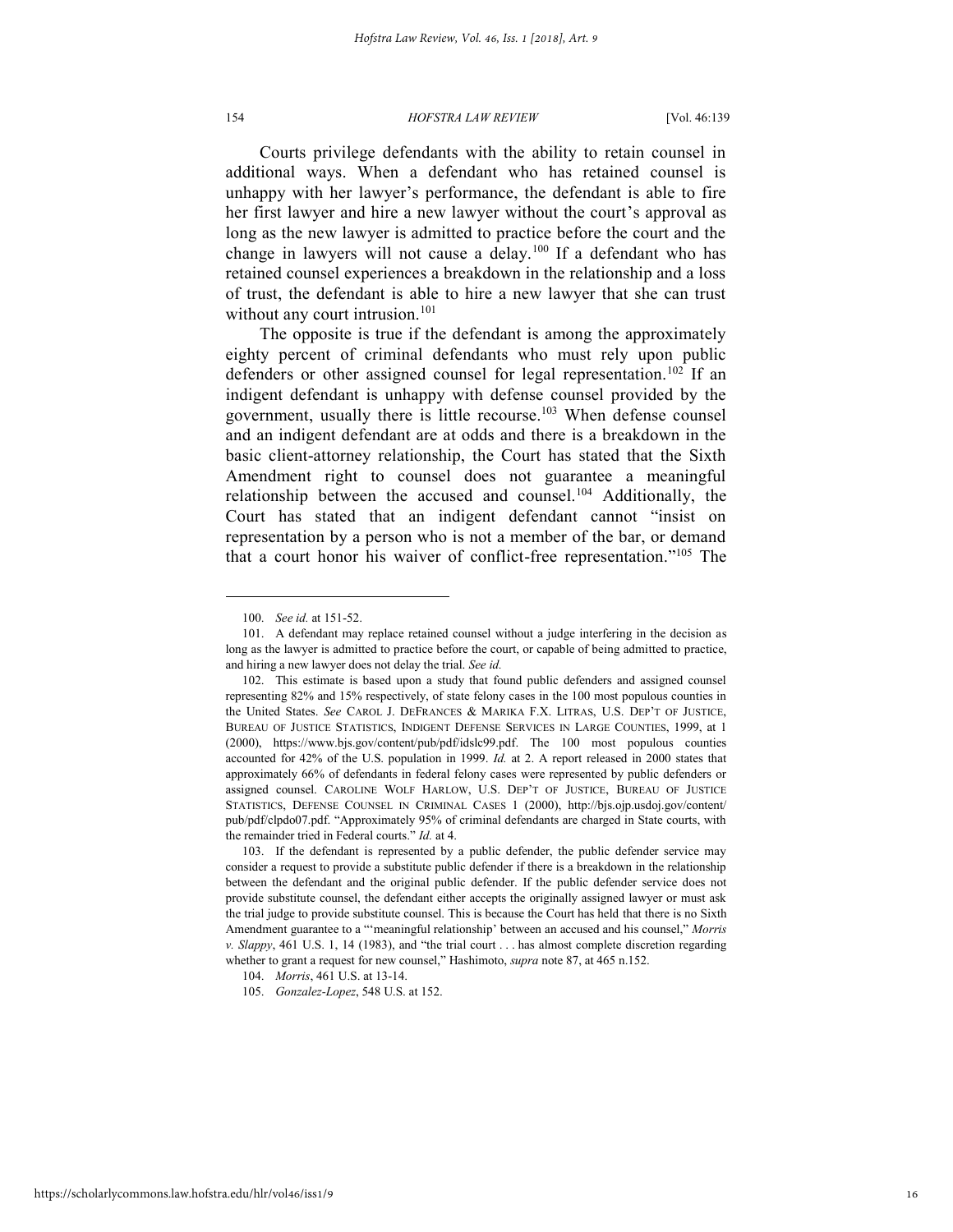defendant may ask for substitute counsel, but the Court has stated that "a defendant may not insist on representation by an attorney he cannot afford."<sup>106</sup> If the trial judge denies the request for new counsel, the indigent defendant is usually in a take it or leave it situation, like Anthony Faretta, when it comes to defense counsel—take the defense lawyer you have and go to trial, or give up your right to counsel and represent yourself.

## V. THE DUTY TO CONDUCT AN EFFECTIVE ASSISTANCE OF COUNSEL HEARING

The right to the effective assistance of counsel is the cornerstone of a fair and just criminal trial or plea, and necessary for the accused to receive due process. Thus, a trial judge has an obligation, even on her own initiative, to inquire into the effectiveness of defense counsel when there is reason to do so.<sup>107</sup> The fact that a criminal trial is an adversary proceeding does not relieve the trial judge of this obligation.<sup>108</sup> A trial judge cannot be an effective arbiter of the trial process if the trial or plea itself is not fair due to the ineffectiveness of counsel.<sup>109</sup>

There are three distinct, but at times overlapping, situations that should prompt a trial judge to conduct a pre-trial inquiry into whether counsel for the accused is providing effective assistance of counsel.<sup>110</sup> First, and foremost, a pre-trial inquiry should be triggered whenever the defendant requests substitute counsel and complains to the court about defense counsel.<sup>111</sup> Second, a pretrial inquiry should be required whenever caseloads of defense counsel are so excessive that the caseload undermines defense counsel's ability to provide effective assistance of counsel to the accused.<sup>112</sup> This may be triggered either by defense counsel raising the issue, or when the issue of excessive caseloads in a jurisdiction is otherwise known to the trial judge.<sup>113</sup> Third, there may be times when defense counsel performance appears to be so deficient that

<sup>106.</sup> Wheat v. United States, 486 U.S. 153, 159 (1988); *see Gonzalez-Lopez*, 548 U.S. at 151 ("[T]he right to counsel of choice does not extend to defendants who require counsel to be appointed for them."); Caplin & Drysdale, Chartered v. United States, 491 U.S. 617, 624 (1989) (stating that a defendant who cannot afford to hire counsel is only guaranteed adequate representation).

<sup>107.</sup> *See supra* Part IV.A.

<sup>108.</sup> *See supra* notes 4-15 and accompanying text.

<sup>109.</sup> *See* Schwarzer, *supra* note 13, at 641.

<sup>110.</sup> *See infra* Part V.A–C.

<sup>111.</sup> *See infra* Part V.A.

<sup>112.</sup> *See infra* Part V.B.

<sup>113.</sup> *See infra* Part V.B.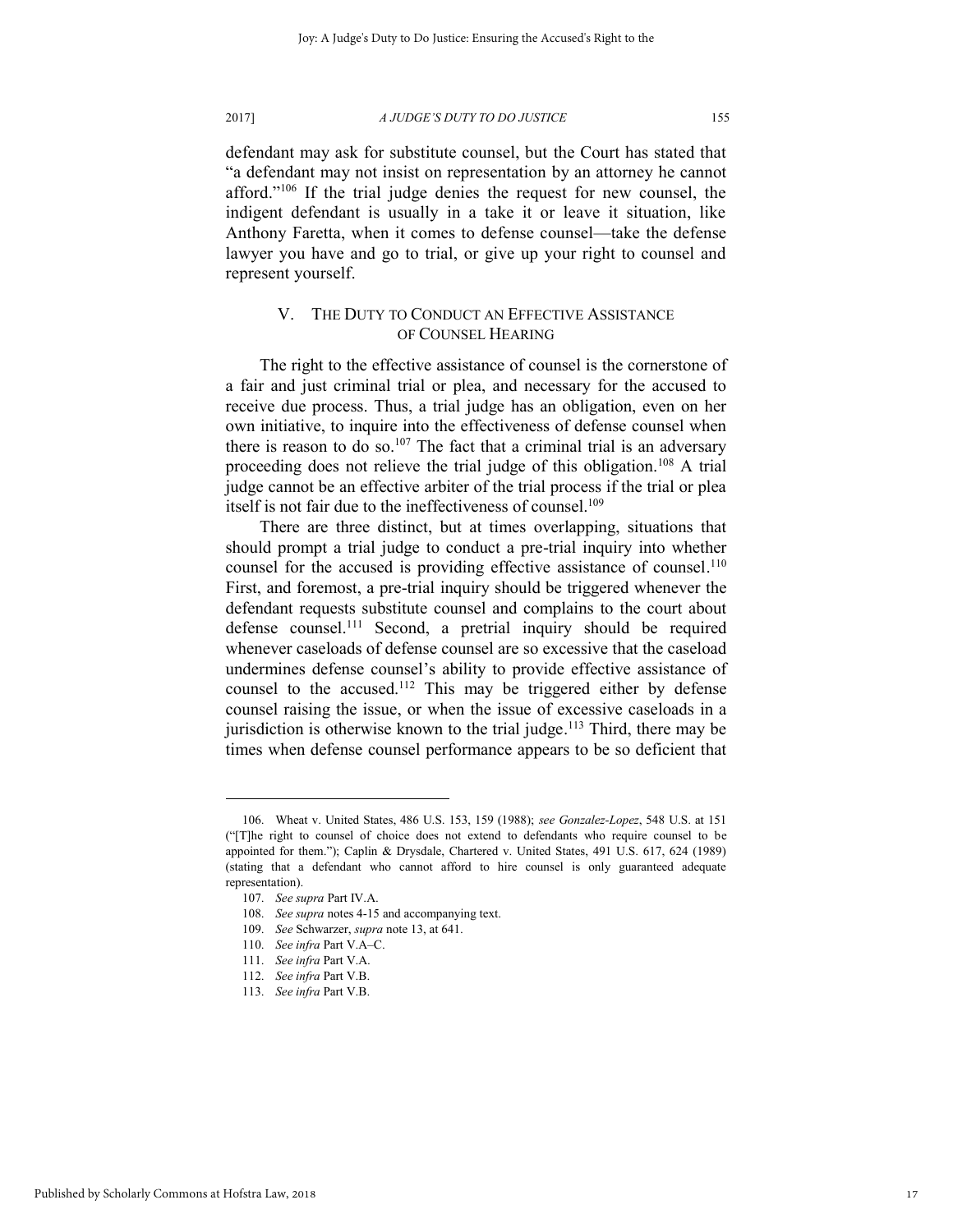it triggers a judge's inquiry into whether the lawyer is providing effective assistance of counsel to the accused.<sup>114</sup>

In each of these instances, the trial judge is apprised of the fact that the defendant's Sixth Amendment right to effective assistance of counsel may be in jeopardy. As discussed previously,<sup>115</sup> in *McMann v. Richardson*, the Supreme Court recognized that a trial judge has an affirmative obligation not to leave the defendant "to the mercies of the incompetent counsel."<sup>116</sup> Protecting the right to counsel requires a trial judge to inquire into the possible threat to a defendant's right to effective assistance of counsel.<sup>117</sup>

## *A. Defendant's Request for Substitute Counsel*

In recent years, there has been some investigation into defendants who choose to represent themselves rather than be represented by a publicly provided lawyer.<sup>118</sup> Researchers have found that comprehensive data is lacking.<sup>119</sup> There are, however, two studies that provide some insight into pro se defendants. One, by Erica Hashimoto, is an empirical study into pro se defendants in federal and state courts in which she includes an examination of the reasons why some defendants choose to represent themselves.<sup>120</sup> Another empirical study, by Jona Goldschmidt and Don Stemen, focuses on pro se defendants in federal courts and examines trends in pro se representation.<sup>121</sup>

Due to limitations in the data, it is hard to say exactly how many defendants choose to represent themselves, especially in state courts.<sup>122</sup>

<sup>114.</sup> *See infra* Part V.C.

<sup>115.</sup> *See supra* note 15 and accompanying text.

<sup>116.</sup> McMann v. Richardson, 397 U.S. 759, 771 (1970).

<sup>117.</sup> For example, when a trial judge is aware that defense counsel may have a conflict of interest, such as representing codefendants, the trial judge must inquire into the possible threat or the defendant will be deprived of assistance of counsel. Holloway v. Arkansas, 435 U.S. 475, 484 (1978). When such a violation of the Sixth Amendment right occurs, reversal is automatic and no showing of prejudice is required. *Id.* at 487-89.

<sup>118.</sup> *See, e.g.*, Hashimoto, *supra* note 87, at 438-76.

<sup>119.</sup> Jona Goldschmidt & Don Stemen, *Patterns and Trends in Federal Pro Se Defense, 1996- 2011*, FED. CTS. L. REV., June 2015, at 81, 84.

<sup>120.</sup> Hashimoto, *supra* note 87, at 429 ("[F]elony [pro se] defendants choose to represent themselves because of legitimate concerns about, or dissatisfaction with, appointed counsel.").

<sup>121.</sup> *See, e.g.*, Goldschmidt & Stemen, *supra* note 119, at 84 ("Anyone working in the area of research into pro se litigation knows that court data regarding the phenomenon is scant."). State court administrator offices do not report data on criminal pro se processing. *Id.* at 84-85. The databases that do exist usually have high rates of missing data. Hashimoto, *supra* note 87, at 441-46.

<sup>122.</sup> Hashimoto explains that the state court database contains data on only a fraction of criminal cases, and that fraction is not necessarily a representative fraction of felony cases in state courts. Hashimoto, *supra* note 87, at 442 n.82. The state court database is comprised of a sampling of cases from the seventy-five most populous counties, which excludes information on cases in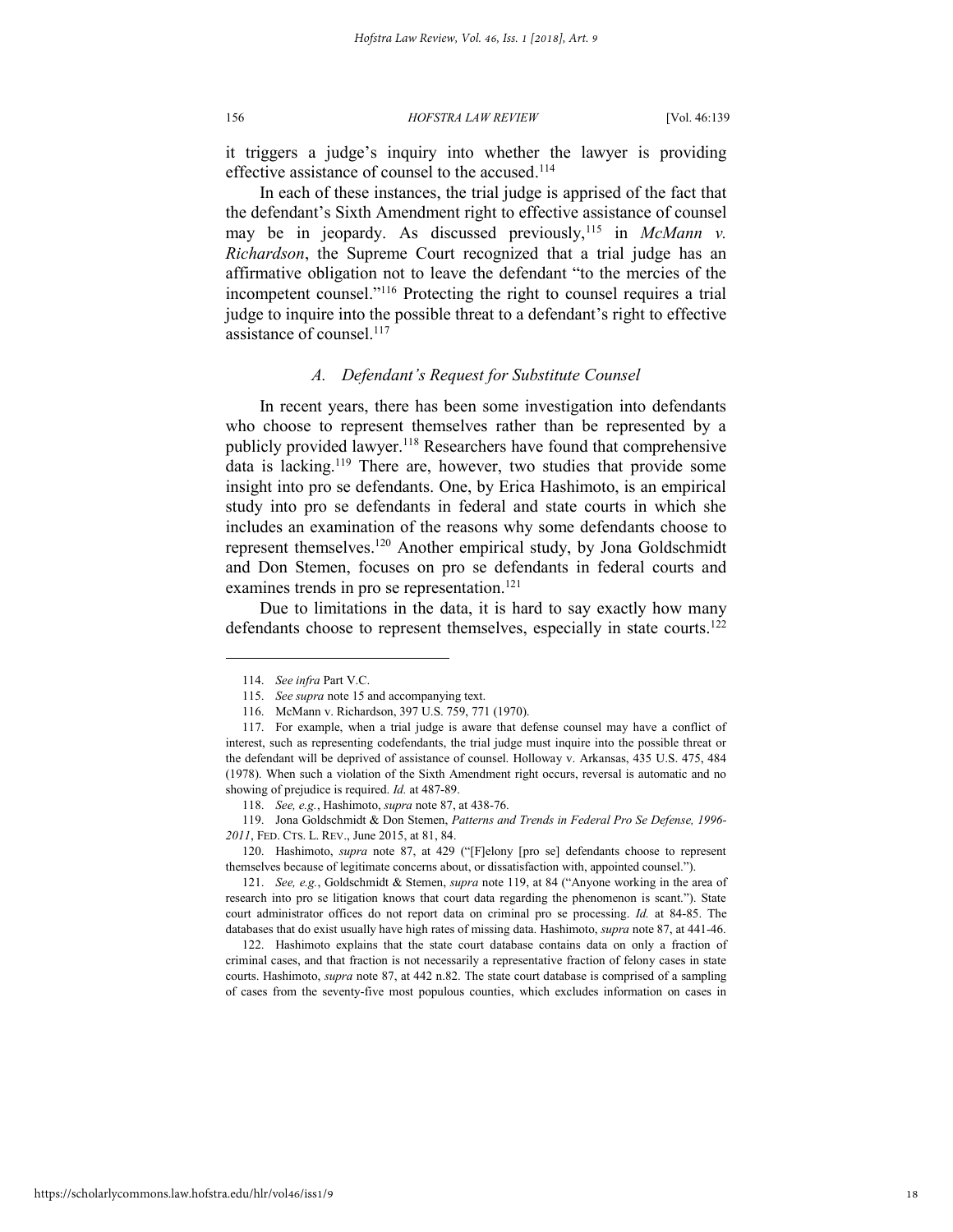In federal courts, Goldschmidt and Stemen found felony pro se representation at a rate of more than 1 in 100 defendants in Georgia,<sup>123</sup> and nearly 1 in 100 in Louisiana and Oklahoma.<sup>124</sup> Hashimoto reported a lower overall rate of pro se representation in federal and state courts, and found that somewhere between 1 in 200 and 1 in 300 felony defendants choose to represent themselves.<sup>125</sup> An earlier Department of Justice Study found that in state courts, sampled felony defendants proceeded pro se at the rate of nearly 1 in 50 in the early 1990s.<sup>126</sup>

While the overall rate of defendants charged who proceed pro se appears to be relatively low in most instances, it appears magnified when viewed compared to the number of defendants who go to trial. Hashimoto found that approximately sixty-six percent of the federal felony pro se defendants went to trial, either before a judge or jury,  $127$ compared to the estimated overall rate of three percent of all federal defendants going to trial.<sup>128</sup>

Hashimoto's analysis of available data also dispels a popular belief held by many judges, defense lawyers, and prosecutors that defendants who proceed pro se have some type of mental illness.<sup>129</sup> She notes that one commentator who has written about pro se defendants begins his article "with the adage that 'he who represents himself has a fool for a client,'" and assumes, without any empirical evidence, "that people who represent themselves are either deeply misguided or mentally ill."<sup>130</sup> In

more rural counties. *Id.*

<sup>123.</sup> The frequency of federal felony defendants proceeding pro se in Georgia was 1.4% during the period studied, 1996–2011. Goldschmidt & Stemen, *supra* note 119, at 96 tbl.5.

<sup>124.</sup> Federal felony defendants proceeded pro se in Louisiana and Oklahoma at the rate of 0.8% during 1996–2011. *Id.*

<sup>125.</sup> Hashimoto calculated the rate of self-representation in felony cases to be approximately 0.5% to 0.3%. Hashimoto, *supra* note 87, at 447.

<sup>126.</sup> The study analyzed data concerning type of counsel for felony defendants in state courts from the seventy-five largest counties in 1992, and found that 1.7% of defendants proceeded pro se. HARLOW, *supra* note 102, at 5 tbl.6.

<sup>127.</sup> Hashimoto, *supra* note 87, at 453. Hashimoto states that of 208 pro se defendants in the federal court database, 137 went to trial. *Id.* 

<sup>128.</sup> *See, e.g.*, *Sourcebook of Criminal Justice Statistics Online* tbl.5.22.2010, http://www. albany.edu/sourcebook/pdf/t5222010.pdf (last visited Nov. 15, 2017) (showing a total of 87,418 guilty pleas out of 90,164 cases were not dismissed prior to disposition); *see also* Lafler v. Cooper, 566 U.S. 156, 170 (2012) (stating that 97% of federal cases and 94% of state cases are resolved through pleas).

<sup>129.</sup> *See* Hashimoto, *supra* note 87, at 456-59.

<sup>130.</sup> *Id.* at 438 (quoting John F. Decker, *The Sixth Amendment Right to Shoot Oneself in the Foot: An Assessment of the Guarantee of Self-Representation Twenty Years After* Faretta, 6 SETON HALL CONST. L.J. 483, 485 (1996)). Hashimoto is referring to an article by John F. Decker, which argues that many defendants proceeding pro se are foolish or "so totally out of touch with reality that they believe they can do it all themselves." Decker, *supra*, at 487.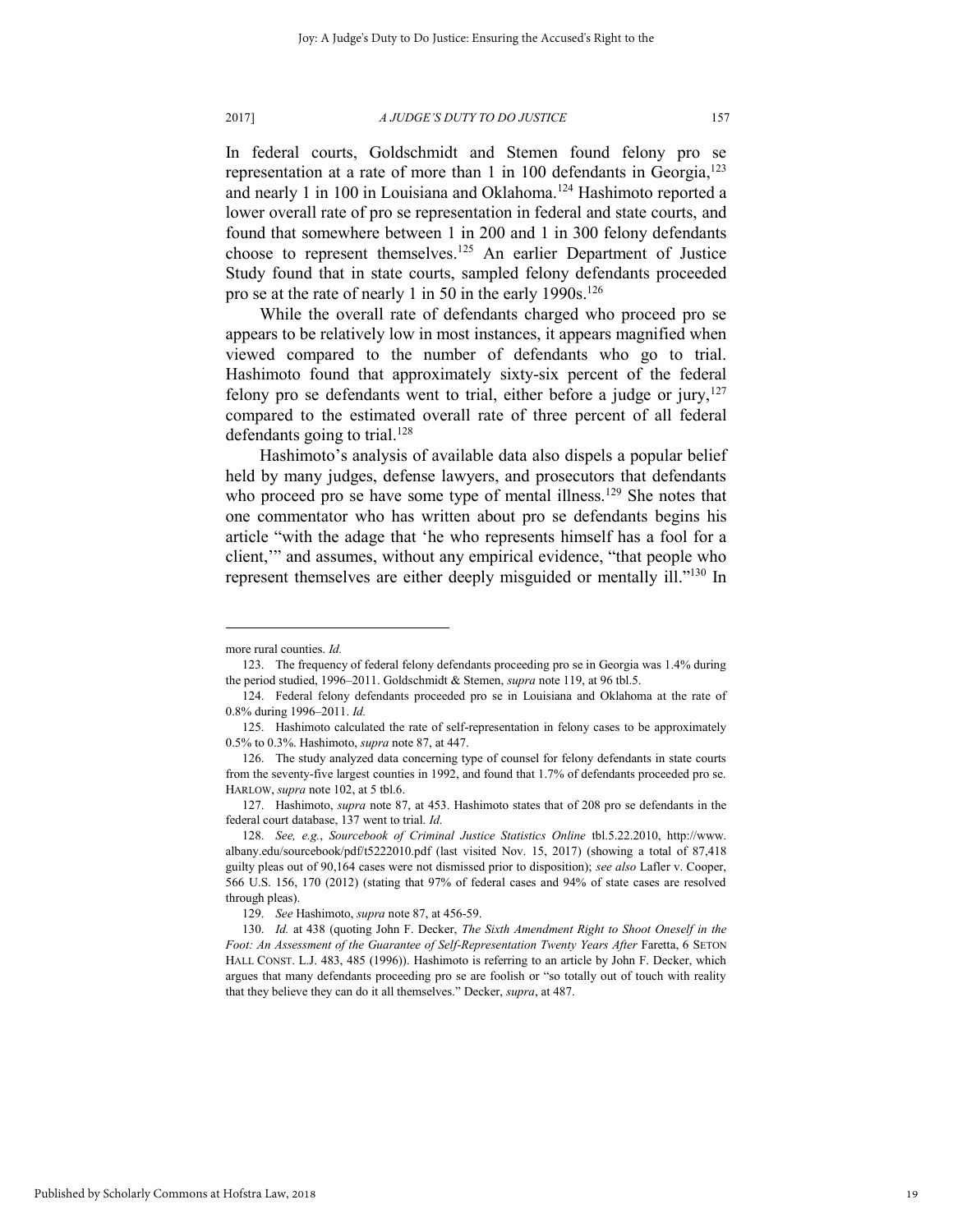contrast to this belief held by many in the criminal justice system, $131$ Hashimoto's analysis of the empirical evidence that does exist demonstrates that "the vast majority of felony pro se defendants in federal court do not exhibit overt signs of mental illness."<sup>132</sup> The lack of data prevented Hashimoto from drawing any conclusions about defendants in state courts, but there are also no data to suggest that defendants in state courts would exhibit any more or fewer signs of mental illness.<sup>133</sup>

Although there were insufficient data to determine the reasons why felony defendants in state courts proceeded pro se, Hashimoto found that approximately half of the federal felony defendants who proceeded pro se did so only after asking the court to appoint new counsel.<sup>134</sup> She states that "the data suggest that at least some defendants who represent themselves do so because of dissatisfaction with counsel."<sup>135</sup> Federal felony defendants with court-appointed counsel were also more likely to terminate their court-appointed lawyers and to proceed pro se than federal felony defendants on the whole.<sup>136</sup> After analyzing the available data, Hashimoto concluded:

Because indigent defendants with court-appointed counsel are the very people who are at risk of being confronted with choosing between inept counsel and self-representation, the fact that pro se defendants are more likely to be indigent tends to support the argument that defendants choose to represent themselves because of concerns about court-appointed counsel.<sup>137</sup>

Rather than assuming defendants expressing dissatisfaction with their appointed counsel is rooted in some form of mental illness or is misguided, trial judges should take these complaints more seriously. As discussed previously, problems with public defense are well-known.<sup>138</sup>

<sup>131.</sup> *See* Hashimoto, *supra* note 87, at 434-35.

<sup>132.</sup> *Id.* at 428. Hashimoto found that of the more than 200 felony pro se defendants in federal court whose cases she reviewed for her article, judges ordered competency exams in just over twenty percent of the cases. *Id.* She explains that a federal district court judge will usually order a competency evaluation when a defendant manifests a sign of mental illness. *Id.* She concludes that the fact that no such examinations were ordered in close to eighty percent of cases "strongly suggests that the vast majority of these defendants did not exhibit signs of mental illness." *Id.*

<sup>133.</sup> *Id.* at 441-42.

<sup>134.</sup> *Id.* at 429.

<sup>135.</sup> *Id.* at 455.

<sup>136.</sup> *Id.* at 429. Goldschmidt and Stemen found a lower rate of federal felony defendants proceeding pro se after terminating counsel than Hashimoto's study, but Goldschmidt and Stemen did not examine whether the defendants proceeded pro se after having first requested substitute counsel. Goldschmidt & Stemen, *supra* note 119, at 99-100.

<sup>137.</sup> Hashimoto, *supra* note 87, at 466.

<sup>138.</sup> *See supra* Part III.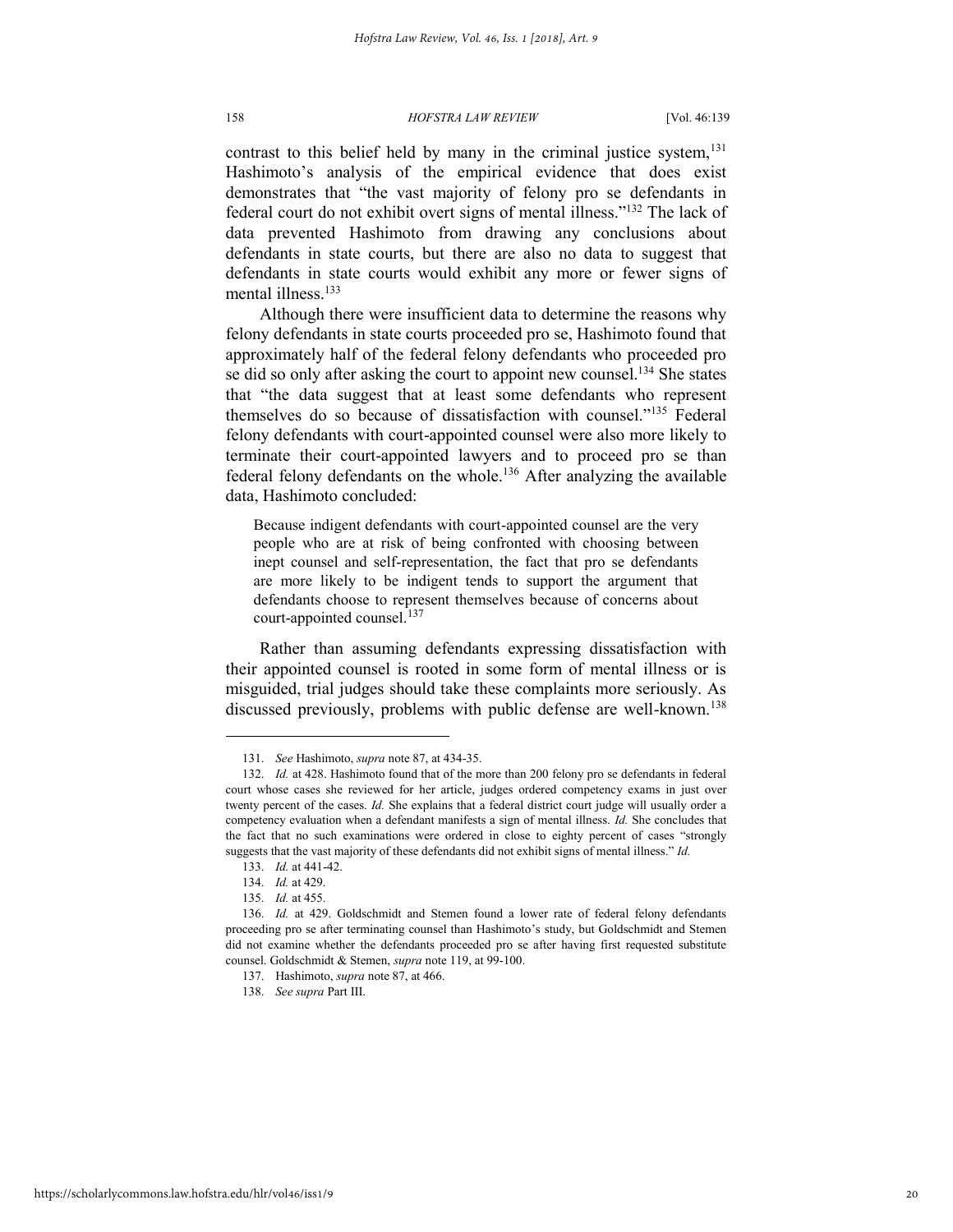By taking requests for substitute counsel and other complaints about publicly provided counsel seriously, trial judges will be fulfilling their duty to do justice. The type of inquiry they should conduct, as well as the standards for determining ineffective assistance of counsel prior to plea or trial, are discussed later in this Article.<sup>139</sup>

## *B. Excessive Caseloads*

Defense counsel carrying an excessive caseload can also trigger a judge's duty to inquire into whether the lawyer is providing effective assistance of counsel.<sup>140</sup> The issue of excessive caseload may be raised by the lawyer or public defender office, or it may be raised by a judge who is aware that the caseloads of public defenders, appointed counsel, or lawyers with public defense contracts exceed acceptable caseload limits.<sup>141</sup> When a lawyer is overburdened by excessive caseloads, the lawyer will not have the time to represent a client effectively as required by the Sixth Amendment.<sup>142</sup>

Excessive caseloads also trigger ethical concerns. In every jurisdiction, a lawyer is expected to provide competent representation.<sup>143</sup> The ethics rules also provide that "[a] lawyer's work load must be controlled so that each matter can be handled competently."<sup>144</sup> When a lawyer has so many clients that her "representation of one or more clients will be materially limited by the lawyer's responsibilities to another client," a conflict of interest exists.<sup>145</sup>

The issue of excessive caseloads is so acute that the ABA Standing Committee on Ethics and Professional Responsibility recognized the problem and issued an ethics opinion addressing the responsibilities of defense lawyers with excessive caseloads.<sup>146</sup> The opinion includes language stating: "If a lawyer believes that her workload is such that she is unable to meet the basic ethical obligations required of her in the

<sup>139.</sup> *See infra* Part VI.

<sup>140.</sup> *See* Pub. Def., Eleventh Judicial Circuit of Fla. v. State, 115 So. 3d 261, 277 (Fla. 2013).

<sup>141.</sup> *See supra* notes 70-72 and accompanying text (discussing caseload limits).

<sup>142.</sup> Bright & Sanneh, *supra* note 61, at 2166.

<sup>143.</sup> The ABA Model Rules of Professional Conduct, upon which states model their own ethics rules, provides in the first ethics rule: "A lawyer shall provide competent representation to a client. Competent representation requires the legal knowledge, skill, thoroughness and preparation reasonably necessary for the representation." MODEL RULES OF PROF'L CONDUCT r. 1.1 (AM. BAR ASS'N 2016).

<sup>144.</sup> *Id.* r. 1.3 cmt. 2.

<sup>145.</sup> *Id.* r. 1.7(a)(2); *see In re* Order on Prosecution of Criminal Appeals by the Tenth Judicial Circuit Pub. Def., 561 So. 2d 1130, 1135 (Fla. 1990) (per curiam) ("When excessive caseload forces the public defender to choose between the rights of the various indigent criminal defendants he represents, a conflict of interest is inevitably created.").

<sup>146.</sup> ABA Comm. on Ethics & Prof'l Responsibility, Formal Op. 06-441 (2006).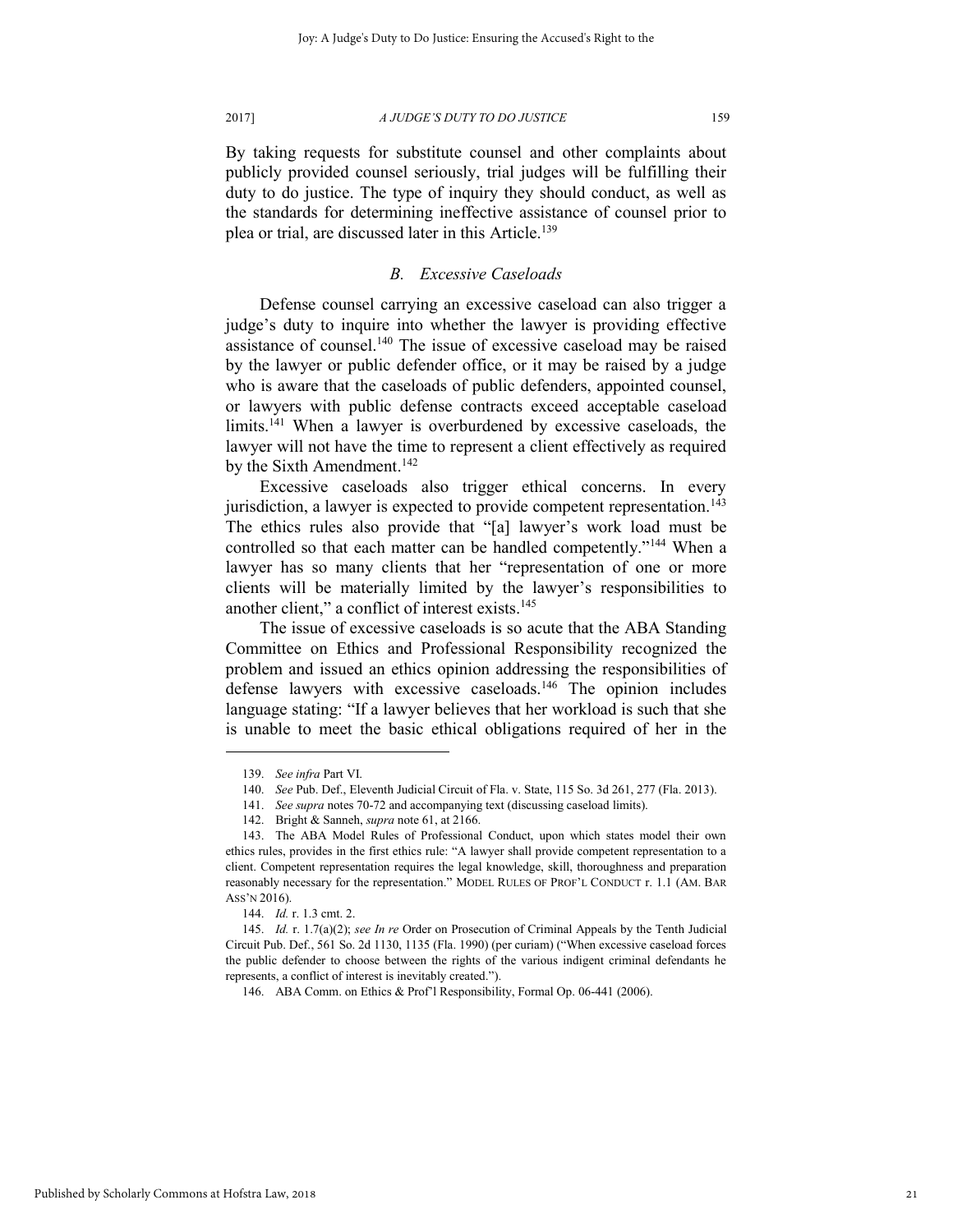representation of a client, she must not continue the representation of that client or, if representation has not yet begun, she must decline the representation."<sup>147</sup> Courts addressing this issue, as well as state ethics opinions, share the ABA's view that a lawyer with an excessive caseload must decline to accept new cases and, if the representation has already begun, seek relief from the trial court.<sup>148</sup>

An example of a trial court doing this occurred in Florida in 2009.<sup>149</sup> An Assistant Public Defender, Jay Kolsky, assigned to represent Antoine Bowens, sought to withdraw from the case due to his excessive caseload of 164 pending felonies.<sup>150</sup> Bowens was "facing a first-degree felony charge" and a potential "life sentence as a habitual offender."<sup>151</sup> The trial court found:

Kolsky had been able to do virtually nothing in preparation of Bowens' defense, had not obtained a list of defense witnesses from Bowens, had not taken any depositions, had not visited the scene of the alleged crime, had not looked for defense witnesses or interviewed any, had not prepared a mitigation package, had not filed any motions, and had to request a continuance at the calendar call.<sup>152</sup>

There was also expert testimony that the excessive caseload leading to Kolsky's inability to represent Bowens properly was prejudicing Bowens, and the trial court found that Bowens's constitutional rights had been prejudiced and granted Kolsky's motion to withdraw.<sup>153</sup>

An earlier example of a trial judge considering the issue of the effect of excessive caseloads on a defendant's constitutional rights led to the Louisiana Supreme Court decision, *State v. Peart*. <sup>154</sup> An Orleans Parish trial court appointed Rick Teissier, one of two public defenders in Orleans Parish, to represent Leonard Peart on the charges of armed robbery, aggravated rape, aggravated burglary, and attempted armed robbery.<sup>155</sup> Tessier filed a motion seeking relief due to his excessive caseload.<sup>156</sup> The trial court held a hearing, and at the hearing the court found that "between January 1 and August 1, 1991, Teissier represented

<sup>147.</sup> *Id.*

<sup>148.</sup> *See, e.g.*, Joy, *supra* note 95, at 217-19 & nn.74-85 (identifying state ethics opinions and court cases addressing the ethical obligations of publicly provided lawyers with excessive caseloads).

<sup>149.</sup> State v. Bowens, 39 So. 3d 479, 480-81 (Fla. Dist. Ct. App. 2010).

<sup>150.</sup> *Id.*

<sup>151.</sup> *Id.*

<sup>152.</sup> Pub. Def., Eleventh Judicial Circuit of Fla. v. State, 115 So. 3d 261, 275 (Fla. 2013).

<sup>153.</sup> *Id.*

<sup>154. 621</sup> So. 2d 780, 784-85 (La. 1993).

<sup>155.</sup> *Id.* at 784.

<sup>156.</sup> *Id.*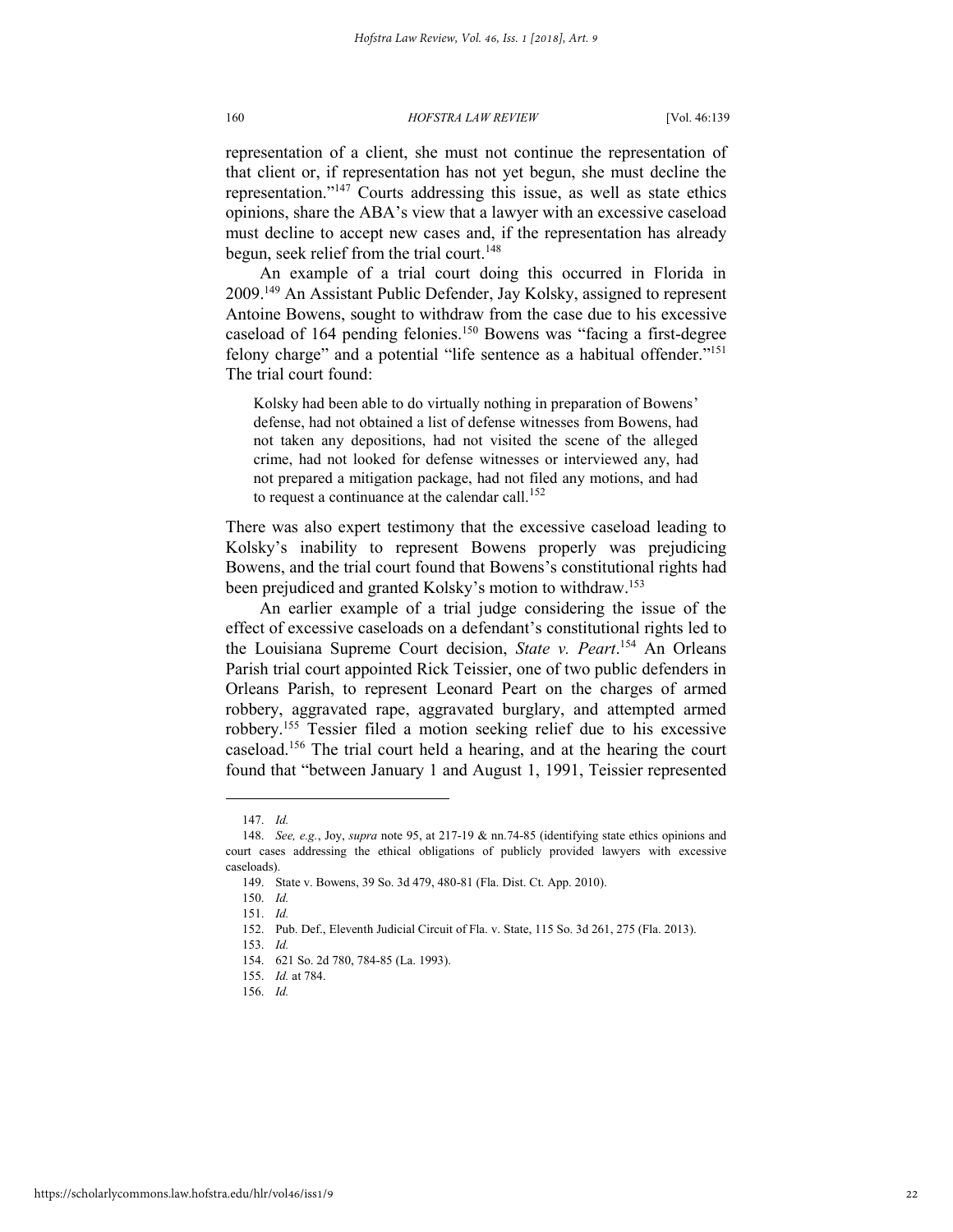418 defendants. Of these, he entered 130 guilty pleas at arraignment. He had at least one serious case set for trial for every trial date during that period."<sup>157</sup> The Louisiana Supreme Court found that, due to excessive caseloads and lack of support for Teissier and the other public defender in Orleans Parish, clients of the public defenders were "generally not provided with the effective assistance of counsel."<sup>158</sup> As a remedy, the court created a rebuttable presumption that indigent defendants were not receiving effective assistance of counsel, and required the state to prove that defense counsel was effective before that judge could permit a case to proceed to trial.<sup>159</sup>

When a publicly provided defense lawyer raises the issue of excessive caseload either preventing the lawyer from taking on a new case assignment or negatively affecting the representation of a current client, a trial judge's duty to do justice requires the trial judge to consider the claims seriously, hold a hearing, and determine whether the defendant is entitled to relief.<sup>160</sup> If the representation has not yet begun, the relief may be permitting the defense lawyer to decline taking the case. <sup>161</sup> If the representation has already begun, the relief may be permitting the lawyer to withdraw and to appoint another lawyer with a manageable caseload who is able to represent all clients effectively.<sup>162</sup>

## *C. Judge's Own Inquiry Based on Ineffective Representation Prior to Trial*

At times, the poor performance of a defense lawyer may trigger a judge to conduct an inquiry of defense counsel to ensure that the accused has effective assistance of counsel.<sup>163</sup> Such an inquiry by the judge acting on her own initiative and not responding to a complaint by the defendant, or by the request of an overburdened defense lawyer, should be rare, but there are times when such an inquiry will be necessary.<sup>164</sup>

One such inquiry occurred in 2016, when a Wisconsin trial judge removed the defense lawyer representing a man accused of first-degree

<sup>157.</sup> *Id.* (footnote omitted).

<sup>158.</sup> *Id.* at 790.

<sup>159.</sup> *Id.* at 791.

<sup>160.</sup> *See infra* Part VI.

<sup>161.</sup> *See Peart*, 621 So. 2d at 784, 787.

<sup>162.</sup> *See* Pub. Def., Eleventh Judicial Circuit of Fla. v. State, 115 So. 3d 261, 270 (Fla. 2013).

<sup>163.</sup> *See* United States *ex rel.* Darcy v. Handy, 203 F.2d 407, 427 (3d Cir. 1953); Monroe v. United States, 389 A.2d 811, 816 (D.C. 1978), *cert. denied*, 439 U.S. 1006 (1978).

<sup>164.</sup> *See* Schwarzer, *supra* note 13, at 639 ("When it appears in the course of litigation that a lawyer's performance is falling short, it should be the trial judge's responsibility, as the person responsible for the manner in which justice is administered in his court, to take appropriate action.").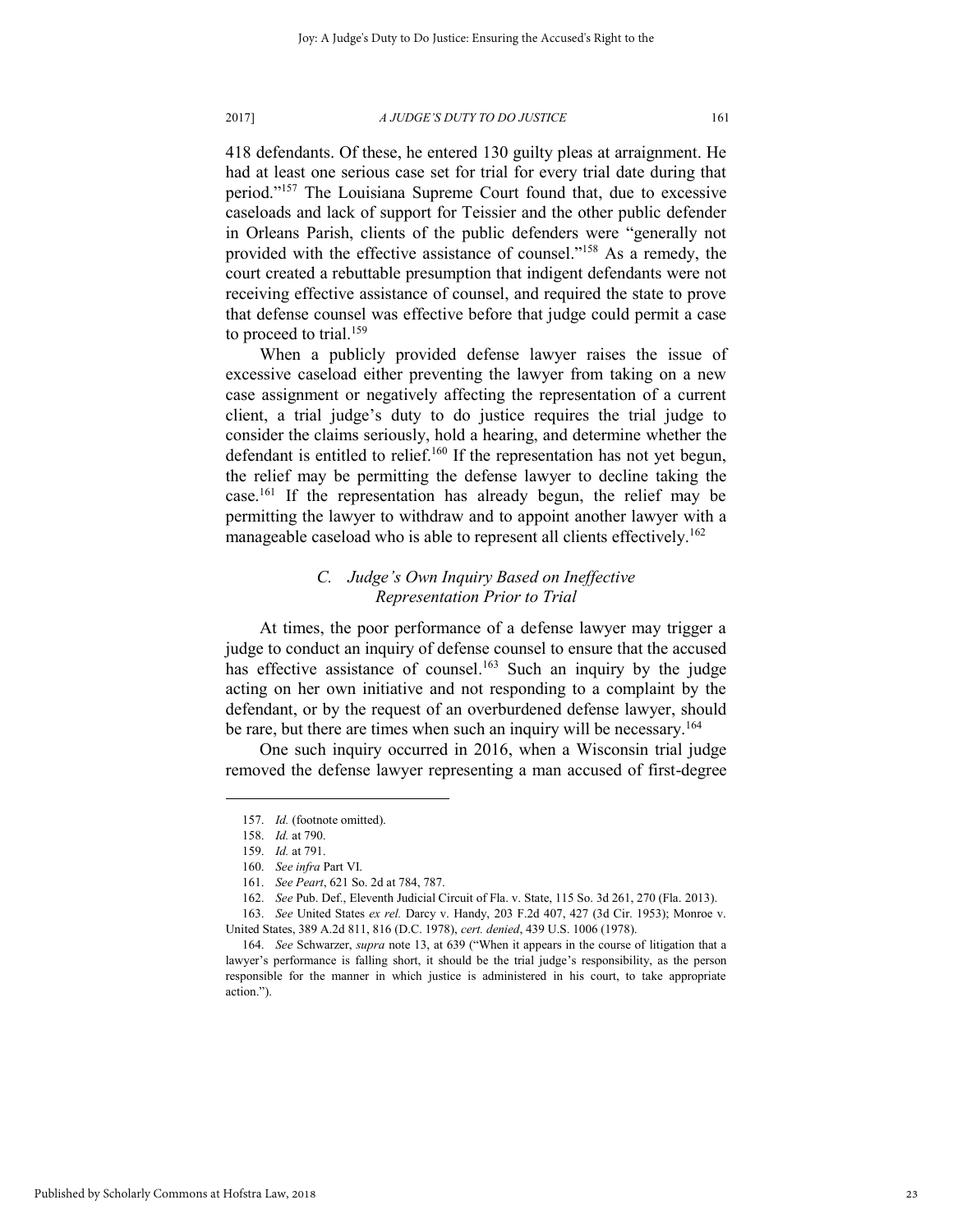murder.<sup>165</sup> At a pretrial hearing approximately a month before the scheduled trial date, the judge became concerned when the defense counsel "didn't understand what was meant by certain legal terms and concepts," and gave incorrect answers to questions about various evidentiary and procedural matters such as the admissibility of various types of evidence and presenting an alibi defense.<sup>166</sup> The trial judge also found that the defense lawyer had not met with her client.<sup>167</sup> The judge cited to several Wisconsin ethics rules including lack of competence, failing to represent her client diligently, and failing to communicate with him.<sup>168</sup> In the face of such poor performance, the trial judge found the lawyer "grossly incompetent" and removed the lawyer from the case.<sup>169</sup>

As the case from Wisconsin demonstrates, there are times when a trial judge committed to doing justice should intervene and remove defense counsel who is not providing effective assistance. The Third Circuit Court of Appeals concluded that a trial judge should intervene when there is "gross incompetence or faithlessness of counsel as should be apparent to the trial judge,"<sup>170</sup> and the District of Columbia Court of Appeals has stated "that, the trial court also has the duty to ensure that the assistance thereby rendered to an accused comports with at least the minimum level of competence consistent with our standards of the fair administration of justice."<sup>171</sup> When faced with obvious evidence of ineffective assistance of counsel, a judge's duty to do justice should trigger an inquiry.

At the same time that there may be instances when a trial judge should intervene sua sponte; it should only occur when the record is sufficient to demonstrate that the trial counsel is not providing effective assistance of counsel. There is a history of some trial judges who use their discretion to intervene to penalize a lawyer the judge does not like, to influence the verdict, or perhaps to undermine the defense lawyer's relationship with the client.<sup>172</sup> Bennett Gershman has discussed how some trial judges can, and do, use the judge's broad discretion to

<sup>165.</sup> Ed Treleven, *Murder Trial Postponed After Judge Removes Defense Attorney for Being 'Grossly Incompetent'*, WIS. ST. J. (Sept. 28, 2016), http://host.madison.com/wsj/news/local/crimeand-courts/murder-trial-postponed-after-judge-removes-defense-attorney-for-being/article\_05160c1 1-7ccb-5de8-a743-9fce298d50d4.html.

<sup>166.</sup> *Id.*

<sup>167.</sup> *Id.*

<sup>168.</sup> *Id.*

<sup>169.</sup> *Id.*

<sup>170.</sup> United States *ex rel.* Darcy v. Handy, 203 F.2d 407, 427 (3d Cir. 1953).

<sup>171.</sup> Monroe v. United States, 389 A.2d 811, 816 (D.C. App. 1978), *cert. denied*, 439 U.S. 1006 (1978).

<sup>172.</sup> Bennett L. Gershman, *Judicial Interference with Effective Assistance of Counsel*, 31 PACE L. REV. 560, 568-71 (2011).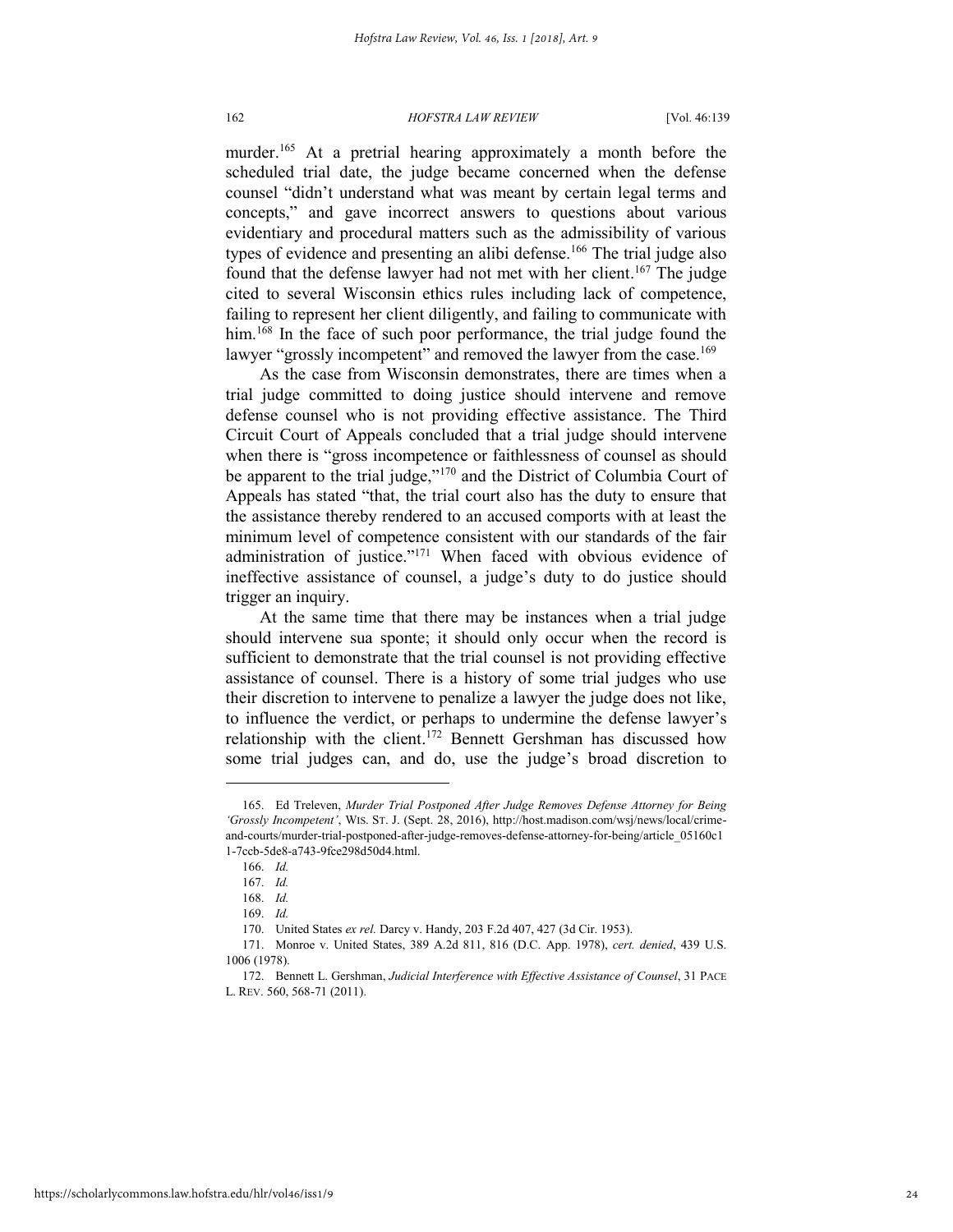administer justice to interfere with effective assistance of counsel.<sup>173</sup> Gershman cites to several cases where trial judges have impaired the ability of defense counsel to represent their clients effectively by hindering the defense through actions such as restricting examination of the defendant, limiting the number of witnesses the defense can call, limiting defense counsel's access to witnesses, imposing time limits on the defendant's direct testimony, taking over the examination of witnesses, demeaning defense counsel before the jury, and interfering with the defendant's ability to consult with counsel.<sup>174</sup> By requiring a trial judge to make a record of the defense counsel's ineffectiveness, a similar misuse of a judge's discretion to administer justice is unlikely to occur when it comes to requiring effective assistance of counsel.<sup>175</sup> As stated at the outset, I anticipate that most interventions by trial judges will be triggered by defendants' complaints or overburdened defense counsel raising the issue of ineffective assistance of counsel with the court.<sup>176</sup>

Another possible way to help ensure that the inquiry into ineffectiveness of counsel initiated by a trial judge is handled fairly would be to have a different trial judge review the record and conduct the hearing. A different judge could be requested by the original trial judge recusing herself on this issue, a request by the defendant, or a request by defense counsel.<sup>177</sup> Using a second judge would be similar to the procedure used in contempt hearings where a judge's impartiality might objectively be questioned.<sup>178</sup> Another analog is the federal recusal law, which requires a federal judge to "disqualify himself in any proceeding in which his impartiality might reasonably be questioned."<sup>179</sup> In considering the federal law, the Supreme Court stated that "what matters is not the reality of bias or prejudice but its appearance."<sup>180</sup> In an abundance of caution, a trial judge who is confronted with a defense

<sup>173.</sup> *Id.*

<sup>174.</sup> *Id.* at 565-74.

<sup>175.</sup> People v. Mendez, 75 Cal. Rptr. 3d 162, 167 (Ct. App. 2008).

<sup>176.</sup> *See supra* Part V.A–B.

<sup>177.</sup> Although a trial judge would not be required to recuse herself, if the judge believes that her impartiality may be reasonably questioned, then there is support for the principle that the judge should recuse or disqualify herself from conducting the hearing. *See* MODEL CODE OF JUDICIAL CONDUCT r. 2.11 (AM. BAR ASS'N 2007) ("A judge shall disqualify himself or herself in any proceeding in which the judge's impartiality might reasonably be questioned . . . .").

<sup>178.</sup> When there is a question of the judge's impartiality in a contempt proceeding, the Supreme Court has stated that it is appropriate for another judge to preside over the contempt proceeding. Offutt v. United States, 348 U.S. 11, 14-15 (1954) (quoting Cooke v. United States, 267 U.S. 517, 539 (1925)).

<sup>179. 28</sup> U.S.C. § 455(a) (2012).

<sup>180.</sup> Liteky v. United States, 510 U.S. 540, 548 (1994).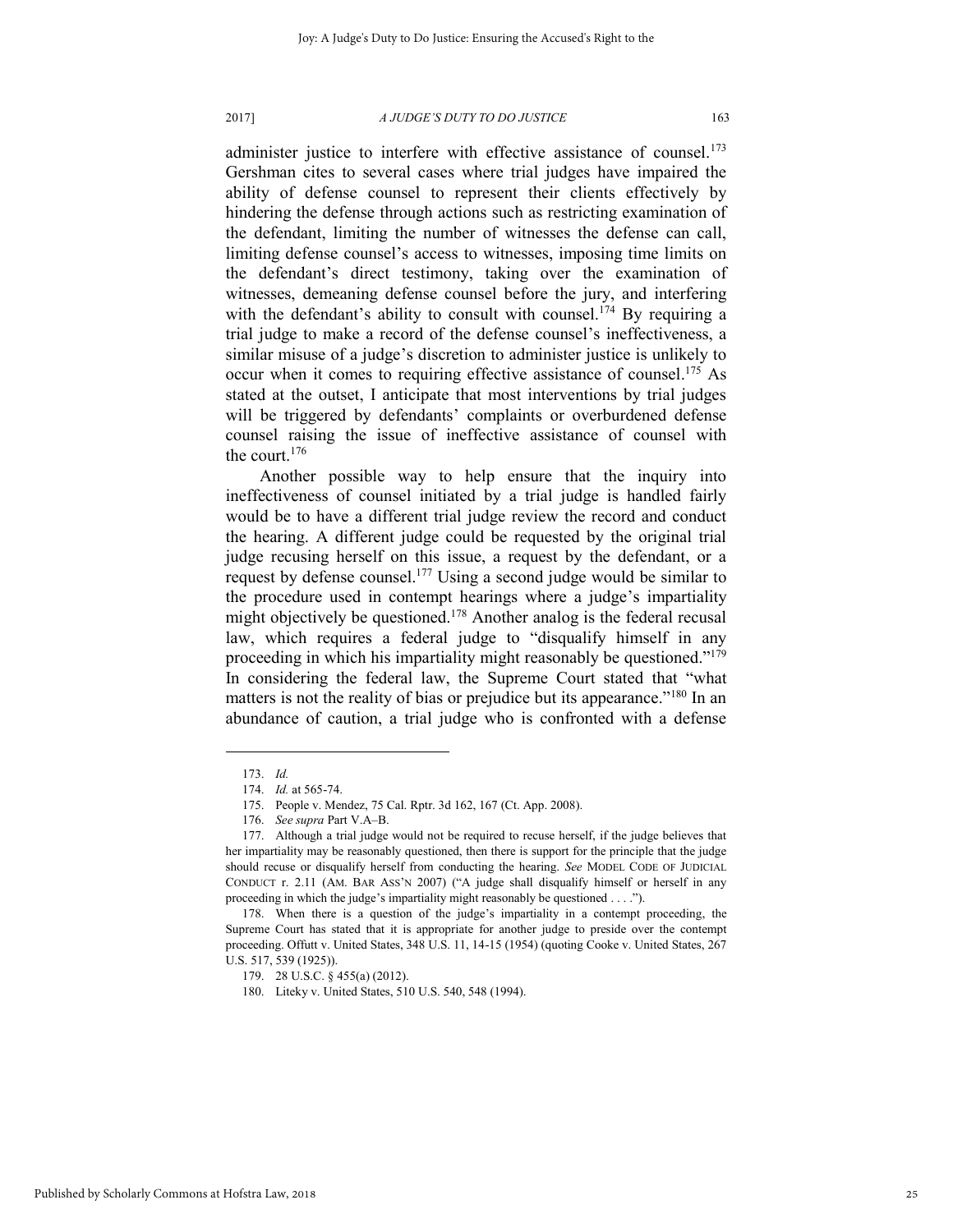l

164 *HOFSTRA LAW REVIEW* [Vol. 46:139

lawyer who appears to be ineffective to the point that the judge raises the issue sua sponte, the trial judge may ask a second judge to review the record and conduct the hearing.<sup>181</sup>

#### VI. EFFECTIVE ASSISTANCE OF COUNSEL HEARINGS

When the effectiveness of counsel is raised at the trial stage, there are two basic questions. First, what is the nature of the hearing required?<sup>182</sup> Second, what standard should the trial judge apply in evaluating whether there is ineffective assistance of counsel?<sup>183</sup>

## *A. Nature of the Hearing*

A trial judge has a great deal of discretion in considering a defendant's request for substitute counsel prior to trial. State and federal courts use an abuse of discretion standard,<sup>184</sup> which means that a trial judge's decision to deny a request for substitute counsel will not be reversed unless it was arbitrary or capricious or exceeds the bound of law or reason.<sup>185</sup> Having such broad discretion, some trial judges give complaints about appointed counsel short shrift and deny an indigent defendant's request for substitute counsel without making a serious inquiry into the complaints.<sup>186</sup>

186. Simply listening to the defendant's request, has been found to be sufficient. *See, e.g.*, State v. Smith, 123 P.3d 261, 267 (Or. 2005) (holding that a trial court does not have "an affirmative

<sup>181.</sup> The Court has stated that a trial judge considering holding a lawyer in contempt "may, without flinching from his duty, properly ask that one of his fellow judges take his place." *Offutt*, 348 U.S. at 14-15 (quoting *Cooke*, 267 U.S. at 539). Similarly, a trial judge who has concerns about a defense lawyer rendering effective assistance of counsel may call upon a judge not otherwise involved in a case to consider the matter.

<sup>182.</sup> *See infra* Part VI.A.

<sup>183.</sup> *See infra* Part VI.B.

<sup>184.</sup> *See, e.g.*, United States v. Burgos, 539 F.3d 641, 645-46 (7th Cir. 2008) ("[T]he district court has substantial discretion on requests for substitute appointed counsel, and we review the court's decision only for an abuse of that discretion."); Cox v. State, 489 So. 2d 612, 622 (Ala. Crim. App. 1985) (ruling on motion for substitution of counsel is within the discretion of the trial judge and abuse of discretion is the standard on review); State v. Paris-Sheldon, 154 P.3d 1046, 1050 (Ariz. Ct. App. 2007) ("[R]eview[ing] a trial court's denial of a defendant's request for substitute counsel for a clear abuse of discretion."); People v. Yascavage, 80 P.3d 899, 903 (Colo. App. 2003), *aff'd*, 101 P.3d 1090 (Colo. 2004) (holding that the trial court's ruling on a motion for substitution of counsel is reviewed under the standard of abuse of discretion); State v. Turner, 37 A.3d 183, 190 (Conn. App. Ct. 2012) (stating the courts review refusal to appoint new counsel for abuse of discretion); State v. Tejeda, 677 N.W.2d 744, 749-50 (Iowa 2004) (holding that standard of review is abuse of discretion).

<sup>185.</sup> *See, e.g.*, State v. Jasper, 8 P.3d 708, 711-12 (Kan. 2000) (upholding the trial court's decision denying substitution of counsel and explaining abuse of discretion as follows: "Judicial discretion is abused when judicial action is arbitrary, fanciful, or unreasonable, which is another way of saying that discretion is abused only when no reasonable person would take the view adopted by the trial court").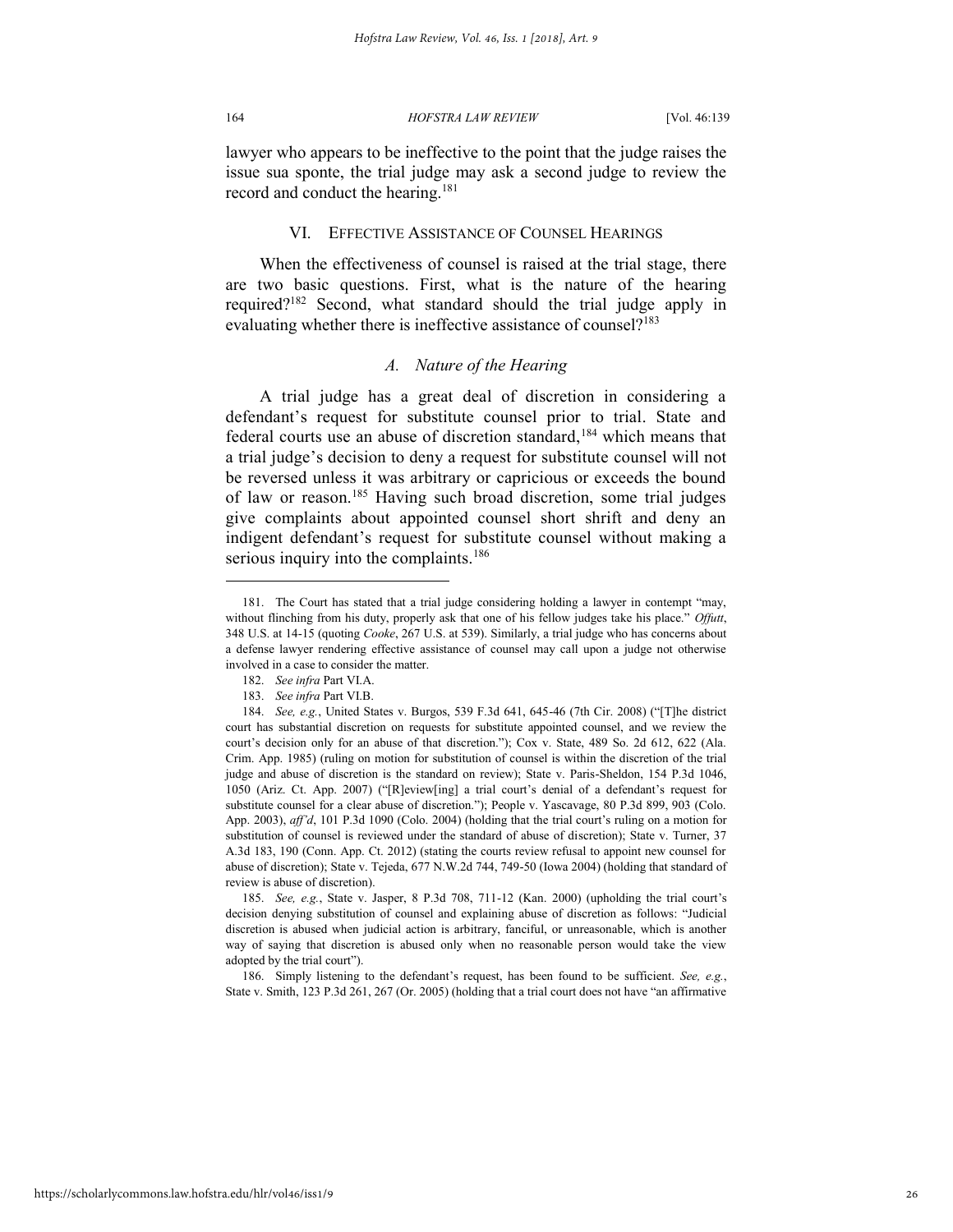Although some trial judges may not take the request for substitution of counsel or other complaints about publicly provided lawyers seriously, in federal courts "all Circuits agree, courts cannot properly resolve substitution motions without probing why a defendant wants a new lawyer."<sup>187</sup> This requires an on-the-record hearing and the trial judge to inquire into the defendant's allegations sufficient to "permit[] meaningful appellate review" of the trial court's exercise of discretion.<sup>188</sup> State courts generally follow this same requirement,<sup>189</sup> though some states have held that that the inquiry may be limited or brief,<sup>190</sup> or that the nature of the hearing depends on the form of the defendant's complaints.<sup>191</sup>

While there is a divergence among courts about the nature of the hearing that is required when there is a request for substitution of counsel, some states have developed clear minimum guidelines.<sup>192</sup> For example, a defendant requesting substitution of counsel in California is entitled to a *Marsden* Hearing,<sup>193</sup> which is based on a line of cases following *People v. Marsden*. <sup>194</sup> In *People v. Mendez*, a California appellate court summarized the four requirements of a *Marsden* hearing:

First, if [a] "defendant complains about the adequacy of appointed counsel," the trial court has a duty to "permit [the defendant] to articulate his [or her] causes of dissatisfaction and, if any of them

duty to conduct an inquiry and make a factual assessment in response to a defendant's complaints about appointed counsel"). There is little data on the number of requests for new counsel and how often those requests are granted. *See* Hashimoto, *supra* note 87, at 460-61. In my experience, judges are usually reluctant to grant such requests, and, as Erica Hashimoto's analysis of the federal docketing database indicates, "some judges, upon granting a motion for appointment of new counsel, will admonish the defendant that she will not entertain any further such motions." *Id.* at 461-62 n.145. The admonishments Hashimoto notes suggest that judges are not prepared to consider valid requests for substitute counsel a second time.

<sup>187.</sup> Martel v. Clair, 565 U.S. 648, 664 (2012).

<sup>188.</sup> *Id.* (quoting United States v. Taylor, 487 U.S. 326, 336-37 (1988)).

<sup>189.</sup> *See Cox*, 489 So. 2d at 622; State v. Munt, 831 N.W.2d 569, 586 (Minn. 2013).

<sup>190.</sup> *See, e.g.*, People v. Porto, 942 N.E.2d 283, 287 (N.Y. 2010) (holding that a court "must make at least a minimal inquiry" into a request for substitute counsel).

<sup>191.</sup> *See, e.g.*, State v. Hernandez, 305 P.3d 378, 383 (Ariz. 2013) (holding that generalized complaints may not require a formal hearing), *cert. denied*, 134 S. Ct. 1283 (2014); State v. Smith, 123 P.3d 261, 267 (Or. 2005) (holding that not all complaints about counsel require the trial court to inquire and make a factual assessment); Snow v. State, 270 P.3d 656, 659 (Wyo. 2012) (holding that if the reasons stated on the record are not good cause for substitution the court is not required to inquire into the reasons).

<sup>192.</sup> *See* People v. Mendez, 75 Cal. Rptr. 3d 162, 166-67 (Ct. App. 2008).

<sup>193.</sup> *See id.*

<sup>194. 465</sup> P.2d 44 (Cal. 1970).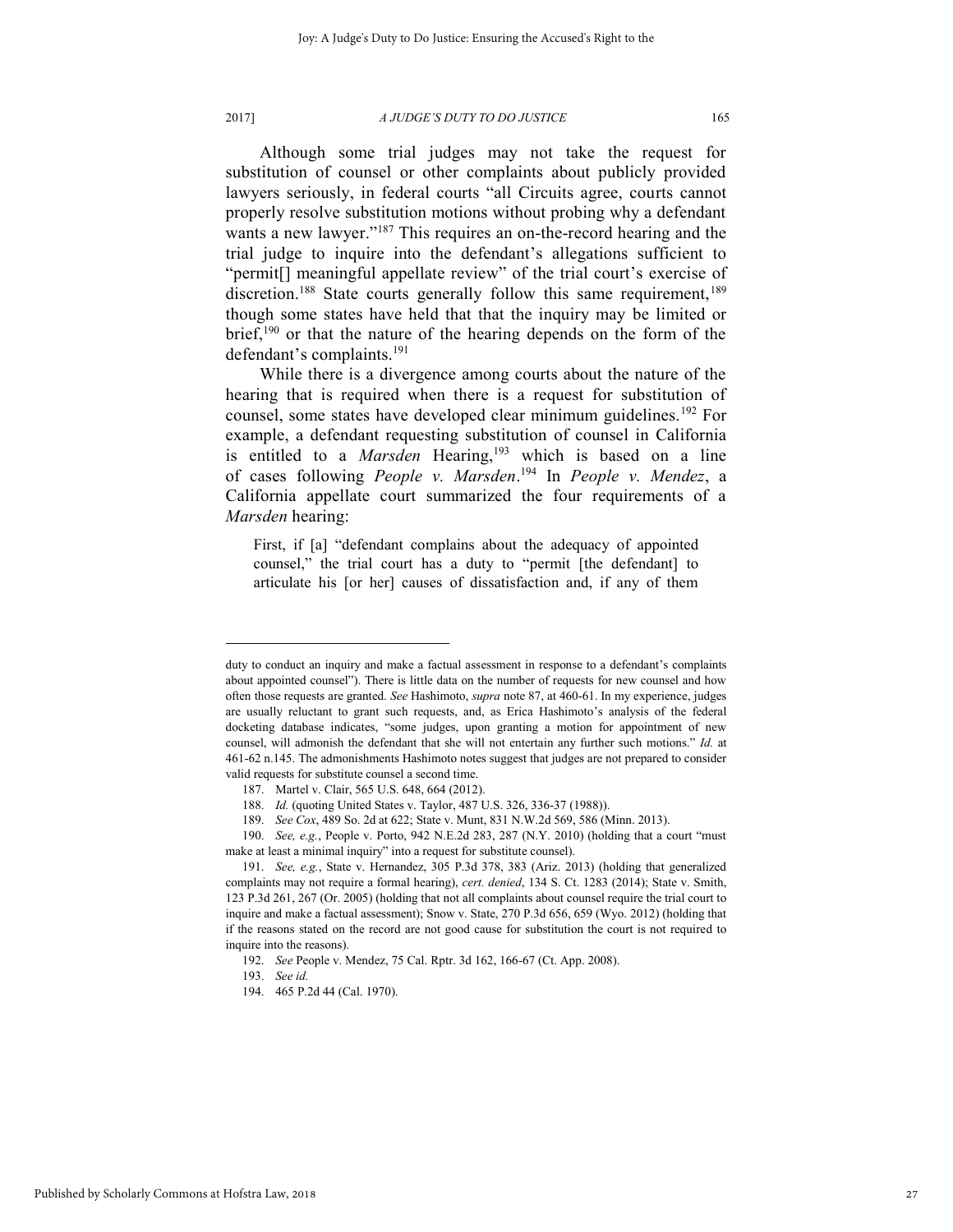*suggest* ineffective assistance, to *conduct an inquiry* sufficient to ascertain whether counsel is in fact rendering effective assistance."

Second, if "a defendant states facts sufficient to raise a question about counsel's effectiveness," the trial court has a duty to "*question counsel as necessary* to ascertain their veracity."

Third, the trial court has the duty to "*make a record* sufficient to show the nature of [a defendant]'s grievances and the court's response to them."

Fourth, the trial court must "allow the defendant to express any specific complaints about the attorney and *the attorney* [*is*] *to respond accordingly*." 195

The *Marsden* Hearing requirements demonstrate that for a hearing to be meaningful it has to be sufficient for the trial judge to make a well-reasoned and informed decision whether to request a change of counsel, and a sufficient record has to be developed so that the decision may be reviewed on appeal.<sup>196</sup> States that do not have similar, clearly defined expectations for trial judges considering motions for substitution of counsel should adopt a protocol similar to the *Marsden* Hearing in order to guarantee fundamental due process for the accused. Without an opportunity to state for the record the reasons for a request for new counsel, and without defense counsel having the opportunity to respond, a defendant's request is not given serious consideration.

Similarly, when defense counsel raises with the court an issue about counsel's ability to provide effective assistance of counsel, or when the court itself raises this concern, a hearing similar to a *Marsden* Hearing should take place. It is essential for the trial judge to consider the issues raised thoroughly and completely, and the trial judge must make a good record to support whatever decision is made.

## *B. Standard to Apply*

When an issue of adequacy of counsel is raised at the trial level, the trial judge should consider the claim of ineffectiveness as a basic denial of counsel under *Gideon*, and not ineffectiveness of counsel under *Strickland*, which would first require conviction.<sup>197</sup> The basic denial of

l

. . . .

. . . .

. . . .

<sup>195.</sup> *Mendez*, 75 Cal. Rptr. 3d at 166-67 (quoting People v. Eastman, 52 Cal. Rptr. 3d 922, 927-28 (Ct. App. 2007)).

<sup>196.</sup> *See id.*

<sup>197.</sup> *See, e.g.*, Pub. Def., Eleventh Judicial Circuit of Fla. v. State, 115 So. 3d 261, 278 (Fla. 2013) (finding excessive caseloads "involve some measure of non-representation and therefore a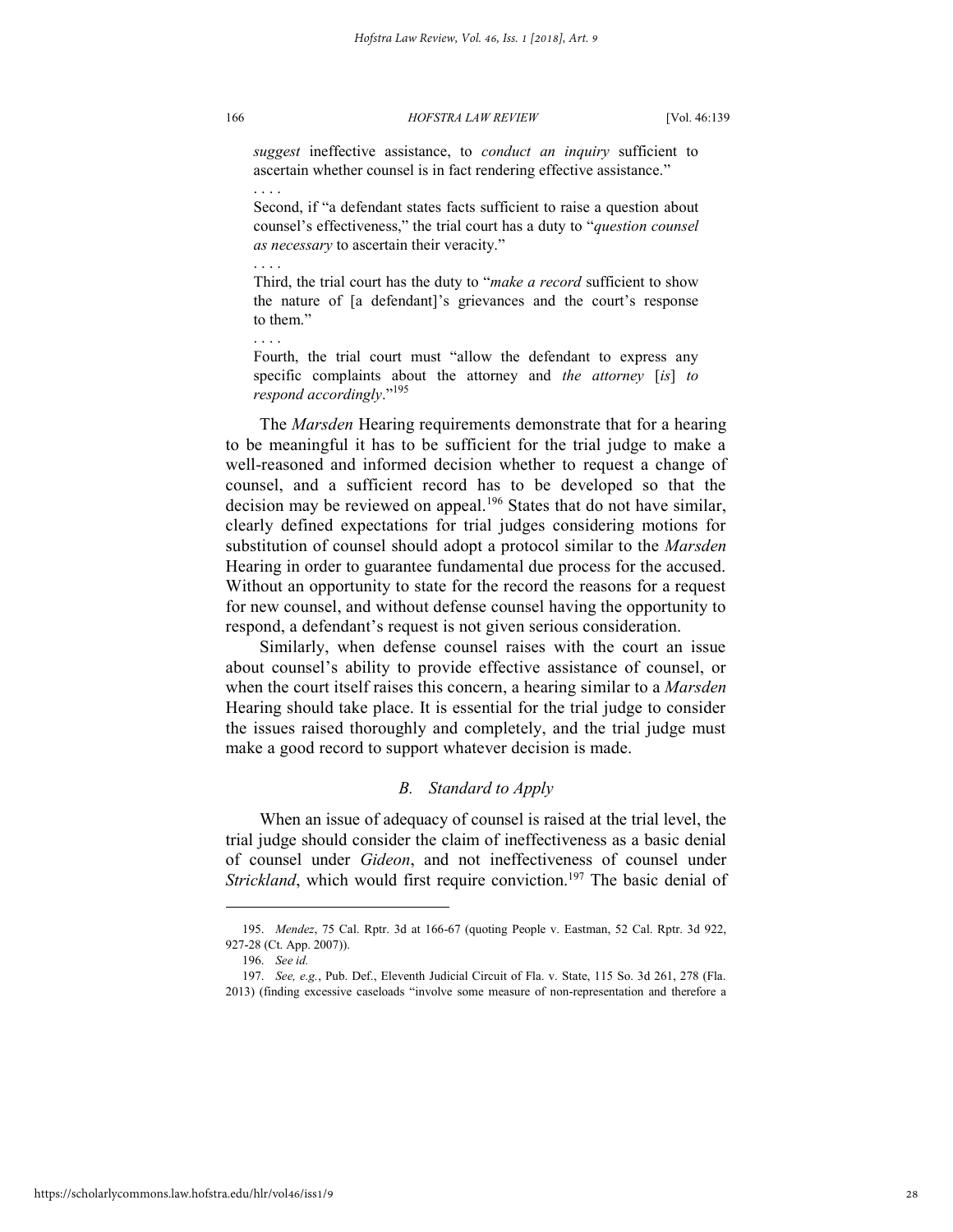counsel occurs not only when counsel is not provided at a critical stage of a case such as at arraignment,<sup>198</sup> but also when counsel has been appointed but is unavailable to their clients, unresponsive to their clients' requests, waives their clients' important rights without their clients' consent, or "ultimately appeared to do little more on their [clients'] behalf than act as conduits for plea offers."<sup>199</sup> A denial of actual assistance of counsel also occurs when excessive caseloads lead to defense counsel engaging in "meet and greet pleas," failing to adequately investigate cases, and often being unprepared for trial.<sup>200</sup>

The effectiveness prong of *Strickland* commands that "[t]he proper measure of attorney performance remains simply reasonableness under prevailing professional norms," and whether counsel's assistance was reasonable considering all of the circumstances.<sup>201</sup> The Court in *Strickland* then cited to the ABA Criminal Justice Standards for the Defense Function<sup>202</sup> as "[p]revailing norms of practice."<sup>203</sup> Using the ABA Criminal Justice Standards for the Defense Function as guidance in evaluating claims for substitution of counsel or issues of effectiveness of counsel raised by defense counsel or the court sua sponte prior to trial, the trial judge should consider seriously issues such as: defense counsel's conflict of interest;<sup>204</sup> excessive caseload;<sup>205</sup> lack of diligence, promptness and punctuality; $206$  failure to establish and maintain an effective client relationship; $207$  failure to keep the defendant informed

denial of the actual assistance of counsel guaranteed by *Gideon* and the Sixth Amendment"); Hurrell-Harring v. State, 930 N.E.2d 217, 224-25 (N.Y. 2010) (finding *Strickland* inapplicable when a complaint alleges the basic denial of counsel under *Gideon*); *see also* Emily Chiang, *Indigent Defense Invigorated: A Uniform Standard for Adjudicating Pre-Conviction Sixth Amendment Claims*, 19 TEMP. POL. & CIV. RTS. L. REV. 443, 460-64 (2010) (discussing several class actions employing this litigation approach).

<sup>198.</sup> *Hurrell-Harring*, 930 N.E.2d at 223.

<sup>199.</sup> *Id.* at 222.

<sup>200.</sup> *Pub. Def., Eleventh Judicial Circuit of Fla.*, 115 So. 3d at 278.

<sup>201.</sup> Strickland v. Washington, 466 U.S. 668, 688 (1984).

<sup>202.</sup> STANDARDS FOR CRIMINAL JUSTICE: PROSECUTION & DEFENSE FUNCTION (AM. BAR ASS'N 2015).

<sup>203.</sup> *Strickland*, 466 U.S. at 688.

<sup>204.</sup> STANDARDS FOR CRIMINAL JUSTICE: PROSECUTION & DEFENSE FUNCTION Standard 4- 1.7; *see* Holloway v. Arkansas, 435 U.S. 475, 483-84 (1978) (holding that a trial court's failure to ascertain whether an alleged conflict of interest required new counsel is a deprivation of "assistance of counsel").

<sup>205.</sup> STANDARDS FOR CRIMINAL JUSTICE: PROSECUTION & DEFENSE FUNCTION Standard 4-1.8 (prohibiting defense counsel from carrying an excessive caseload).

<sup>206.</sup> *Id.* Standard 4-1.9 (requiring diligence, promptness, and punctuality in defense representation). The Defense Function Standards also require defense counsel to take prompt and thorough actions to protect clients, which involves promptly seeking and reviewing information about the case and taking steps to have physical evidence preserved. *Id.* Standard 4-3.7.

<sup>207.</sup> *Id.* Standard 4-3.1 (setting expectations for defense counsel to establish and maintain an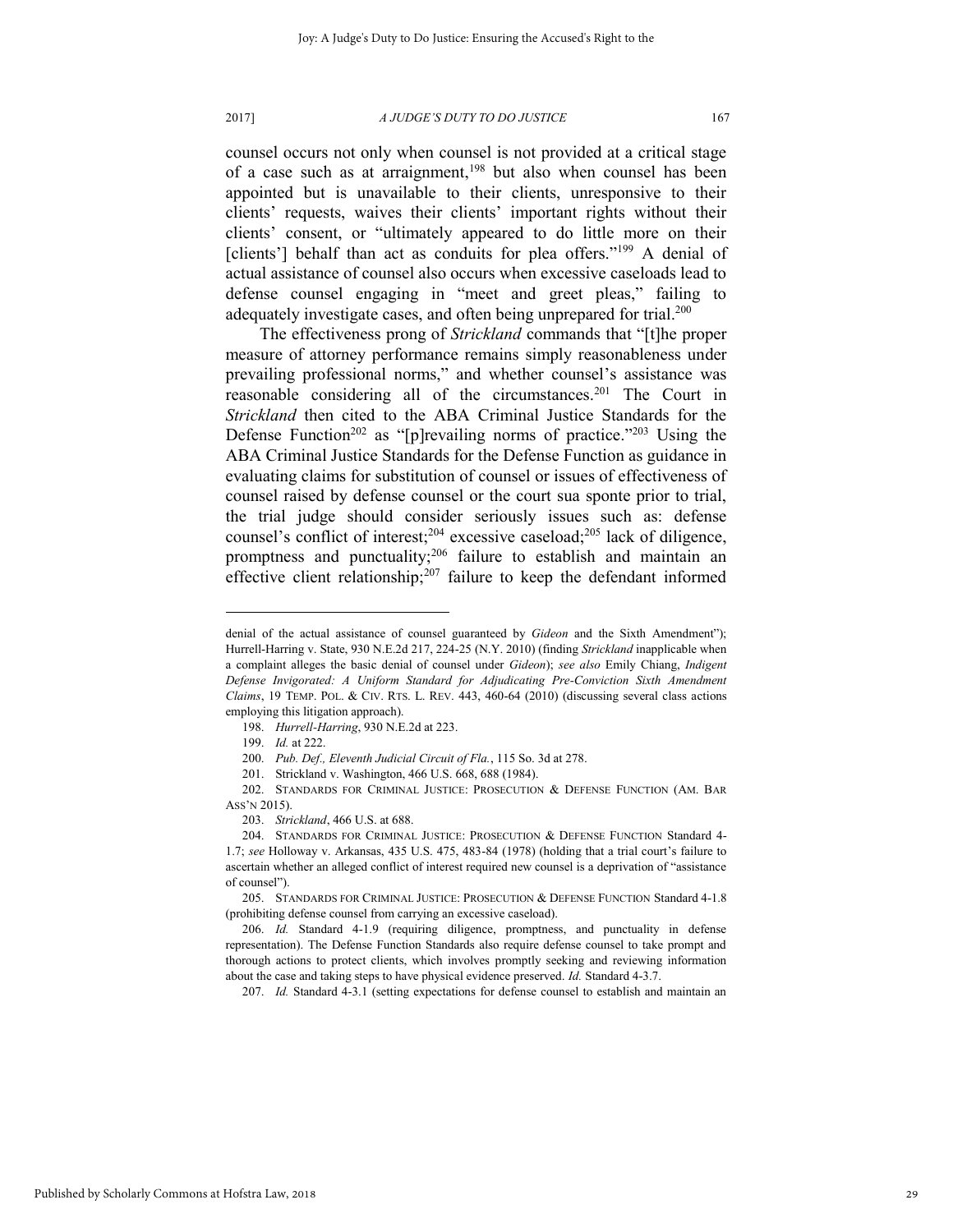and advised about the representation;<sup>208</sup> failing to conduct an adequate investigation;<sup>209</sup> compliance with discovery procedures;<sup>210</sup> lack of preparation for court proceedings;<sup>211</sup> failure to advise the defendant of collateral consequences; $^{212}$  and failure to advise a defendant about plea negotiations and offers.<sup>213</sup> When there is a sufficient showing that defense counsel is not providing effective assistance of counsel measured against prevailing norms of practice, the trial judge should arrange for new counsel.

Trial judges should also take some guidance from instances of ineffectiveness that have survived a post-trial analysis under *Strickland*. Gershman has identified failing to investigate potential defenses as a pervasive problem, and he cites a number of cases in which courts have found ineffective assistance of counsel on that basis.<sup>214</sup> In a trio of cases from 2010 through 2012, the Supreme Court has also found that defense counsel's bad advice to turn down a plea offer; $215$  failure to advise a client of the collateral consequence of deportation; $216$ and failure to communicate plea offers are all ineffective assistance of counsel.<sup>217</sup>

The Supreme Courts of Louisiana and Florida have considered the value of a trial court considering a claim of ineffectiveness of counsel prior to trial, and both have concluded that it is appropriate and necessary.<sup>218</sup> The Louisiana Supreme Court stated: "If the trial court has sufficient information before trial, the judge can most efficiently inquire into any inadequacy and attempt to remedy it."<sup>219</sup> In endorsing this

effective client relationship).

<sup>208.</sup> *Id.* Standard 4-3.9 (requiring defense counsel to keep client informed and advised about developments and progress in the representation).

<sup>209.</sup> *Id.* Standard 4-4.1 (defining defense counsel's obligation to investigate in all cases and to engage investigators when necessary).

<sup>210.</sup> *Id.* Standard 4-4.5 (requiring defense counsel to comply with discovery procedures).

<sup>211.</sup> *Id.* Standard 4-4.6 (requiring adequate preparation for all court proceedings).

<sup>212.</sup> Defense counsel has an obligation to advise the client of collateral consequences, *id.* Standard 4-5.4, and must give special attention to immigration status and consequences, *id.* Standard 4-5.5.

<sup>213.</sup> Defense counsel also has various duties concerning negotiations around possible pleas. *See id.* Standard 4-6.1 (explaining the duty to explore disposition without trial); *id.* Standard 4-6.2 (explaining the duty to engage in and keep client informed of negotiated disposition discussions); *id.* Standard 4-6.3 (explaining duties about pleas agreements and other negotiated dispositions).

<sup>214.</sup> BENNETT L. GERSHMAN, CRIMINAL TRIAL ERROR AND MISCONDUCT § 3-3(b)(1) & n.150 (3d ed. 2015).

<sup>215.</sup> Lafler v. Cooper, 566 U.S. 156, 162-70 (2012).

<sup>216.</sup> Padilla v. Kentucky, 599 U.S. 356, 365-74 (2010).

<sup>217.</sup> Missouri v. Frye, 566 U.S. 133, 145 (2012).

<sup>218.</sup> *See* Pub. Def., Eleventh Judicial Circuit of Fla. v. State, 115 So. 3d 261, 277 (Fla. 2013); State v. Peart, 621 So. 2d 780, 787 (La. 1993).

<sup>219.</sup> *Peart*, 621 So. 2d at 787.